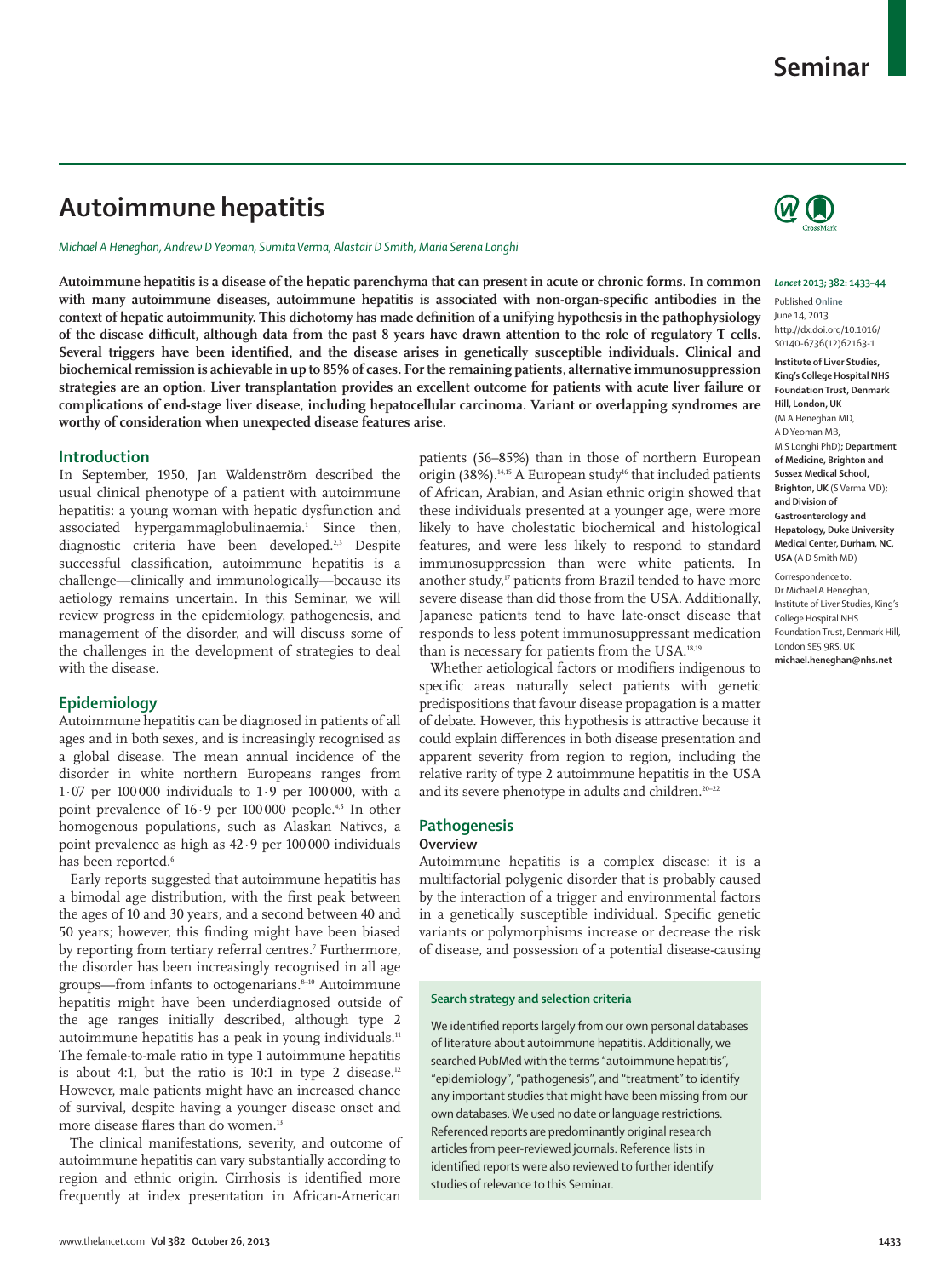mutation in itself does not cause disease. Many polymorphisms probably interact to affect clinical phenotype in a patient with autoimmune hepatitis, although the evidence for such interaction has been reported in type 1 disease only.<sup>23-25</sup> Additionally, autoreactivity against liver autoantigens—ie, cytochrome P450IID6 (CYP2D6) in type 2 disease and soluble liver antigen in type 1 disease is pivotal in the pathogenesis of this disorder.

Although the exact mechanisms leading to breakdown of immune tolerance in autoimmune hepatitis have not been fully clarified, impairment of immune regulation probably has a central role. Thus, in a healthy individual, the balance between liver-antigen-specific regulatory T cells (ie, CD4posCD25highFOXP3pos) and effector cells sharing specificity for the same autoantigenic regions results in tolerance (figure 1). If regulatory T cells are impaired or effector cells are poorly responsive to their control, tolerance to liver autoantigens is lost, leading to initiation and perpetuation of autoimmune liver damage (figure 1). Whether breakdown of immune tolerance to liver autoantigens is uniquely due to a numerical and functional defect in regulatory T cells only<sup>26,27</sup> or whether it is accompanied by an impaired responsiveness of effector lymphocytes to regulatory T cell control has yet to be clarified.

Liver-autoantigen-specific regulatory T cells have been described in patients with type 2 autoimmune hepatitis and probably act as guardians of effector immune responses by controlling proliferation, secretion of pro-inflammatory cytokines (eg, interferon-γ and interleukin 17), and cytotoxicity of effector CD8 T cells.<sup>28</sup> They probably also control B cells, because a strong inverse correlation between numbers of regulatory T cells and autoantibody titres (anti-liver-kidney microsomal antibody type 1 [anti-LKM-1] in type 2 disease, and anti-soluble-liver-antigen antibody in type 1 disease) has been reported.<sup>26</sup>

If liver-autoantigen-specific regulatory T cells are unable to exert control, liver-specific effector cells become unchecked (figure 2). Monocytes and macrophages are recruited to areas of damage because they can migrate



and produce increased amounts of the pro-inflammatory cytokine tumour necrosis factor α.29 NK cells are also recruited to the site of damage, where they can mediate cytotoxicity in conjunction with autoantibodies; antigenspecific and non-antigen-specific CD4 T cells intervene to provide help to CD8 lymphocytes. Once activated, CD8 lymphocytes amplify liver damage by secreting interferon gamma and exerting cytotoxicity. Th17 cells—an effector subset implicated in the pathogenesis of autoimmune disorders in mice and man<sup>30</sup>—secrete interleukin 17, which amplifies liver damage. Patients with autoimmune hepatitis have an increased number of γδ T cells, especially during active disease phases, and their expression of granzyme B—an effector-cell molecule directly correlates with biochemical indices of liver damage, such as alanine aminotransferase (ALT) and bilirubin.<sup>31</sup> The induced expression of HLA class II molecules on hepatocytes renders these cells able to act as antigen-presenting cells and therefore contribute to perpetuation of liver damage.<sup>32</sup>

### **Animal studies**

Most mouse studies are limited by the absence of predisposing genetic alterations that lead to autoimmune hepatitis and development of an acute rather than chronic (relapsing) hepatitis. $33-36$  Furthermore, the use of infective triggers coupled with little autoantibody formation in association with the hepatic process restricts their applicability.

In the Concanavalin A (Con A) model, mice present with acute liver failure and a dose-dependent increase in aspartate aminotransferase (AST) within 8 h of the injection with Con A, although histopathological lesions of autoimmune hepatitis are not common.<sup>34</sup> Gorham and colleagues<sup>37</sup> developed a mouse model by backcrossing mice deficient in transforming growth factor  $β$  with the BALB/c background; these animals developed lethal hepatitis with an ALT increase.

Kido and colleagues<sup>38</sup> produced a mouse model of spontaneous autoimmune hepatitis by inducing concurrent loss of two controlling mechanisms: FOXP3pos regulatory T cells and PD1-mediated signalling. After neonatal thymectomy to substantially reduce the number of FOXP3<sup>pos</sup> regulatory T cells, PD1 $\left(-\right)$  mice develop fatal autoimmune hepatitis characterised by severe T lymphocyte infiltration and increased titres of antinuclear antibodies. Importantly, adoptive transfer of regulatory T cells can suppress the progression of fatal hepatitis after initiation of autoimmune hepatitis, confirming both the role of autoreactive T lymphocytes in liver damage and that of regulatory T cells in tolerance.<sup>38</sup>

By contrast with these studies that emphasise the importance of breakdown of immune tolerance in induction and progression of autoimmune hepatitis, work to develop a mouse model of type 2 disease is in progress, in which the autoantigen CYP2D6 has been identified and Figure 1: Interaction between requlatory T cells and effector cells extended and colleagues' findings<sup>39</sup> Findings<sup>39</sup>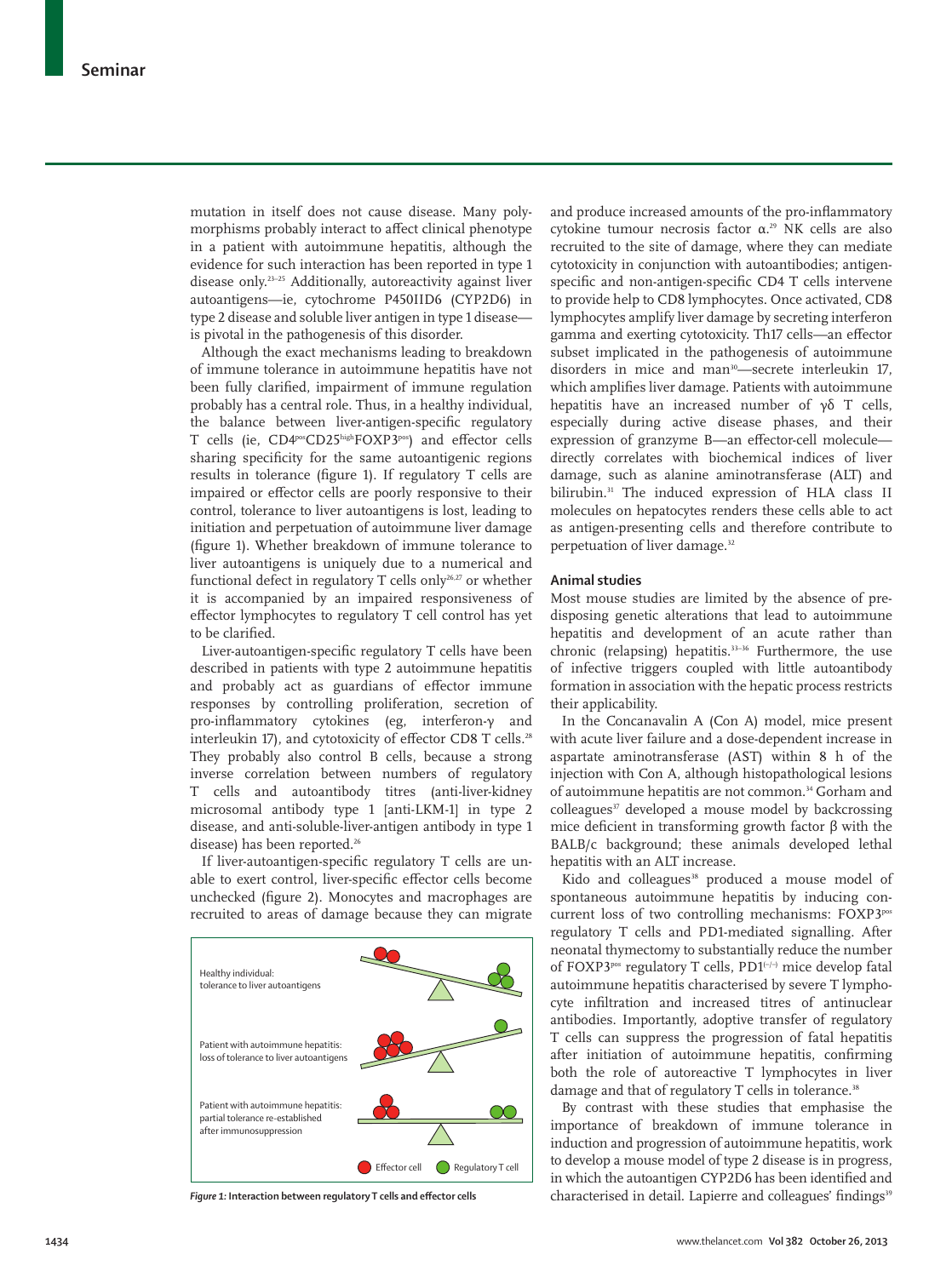were generated through DNA immunisation of C57BL/6 mice with the human autoantigens CYP2D6 and formimino transferase cyclodeaminase (another auto antigenic target recognised in type 2 disease). Another study of type 2 disease<sup>40</sup> showed that transgenic mice express human CYP2D6 in the liver after they are infected with an adenovirus-CYP2D6 vector to break selftolerance.

## **Autoantibodies**

Despite the well established associations between the presence of detectable non-organ-specific autoantibodies (eg, antinuclear antibodies) and anti-smooth-muscle antibody in the serum of patients with autoimmune hepatitis, the exact function of these antibodies in the disorder is unknown. From a practical standpoint, autoimmune hepatitis has been broadly categorised into two distinct disease subtypes on the basis of antibody profiles: type 1, which is associated with either antinuclear antibodies or anti-smooth-muscle antibodies in serum; and type 2, which is much less common than type 1 and is associated with the presence of either anti-LKM-1 or anti-liver-cytosol antibody type 1 (table 1).<sup>3</sup>

About 65% of patients with autoimmune hepatitis will have detectable antinuclear or anti-smooth-muscle antibodies (which are usually directed against actin). Additionally, 58% of patients with type 1 autoimmune hepatitis will have detectable antibodies to soluble liver antigen or liver pancreas antigen, with or without antinuclear or anti-smooth-muscle antibodies. These antibodies, which target the same antigen, seem to have greater specificity for autoimmune hepatitis than do antinuclear or anti-smooth-muscle, and might be a useful adjunct in the diagnosis of type 1 disease when conventional autoantibodies are negative.42 The existence of a third subtype of autoimmune hepatitis defined by the presence of antibodies against soluble liver antigen has caused further controversy.<sup>43</sup> However, present data suggest that individuals with this autoantibody have all the clinical and pathological hallmarks of type 1 disease and should be treated as such.42,44,45 Although atypical perinuclear anti-neutrophil cytoplasmic antibodies are also frequently recorded in type 1 autoimmune hepatitis, their applicability is limited by their poor sensitivity and specificity.<sup>41</sup>

As an autoantigen capable of initiating autoimmune hepatitis, the asialoglycoprotein receptor is a 50 kDa protein with specificity for the hepatocyte membrane that is highly expressed in periportal hepatocytes.<sup>41,46</sup> Investigators have identified antibodies to the asialoglycoprotein receptor in patients with autoimmune hepatitis.47 Additionally, soluble liver antigen shares aminoacid sequences with the asialoglycoprotein receptor, suggesting a possible role for antibodies to soluble liver antigen in pathogenesis.48 In type 2 autoimmune hepatitis, anti-LKM-1 antibodies are known to target several epitopes of hepatic cytochromes, specifically CYP2D6.<sup>49-52</sup> Moreover, crossreactivity has been shown between several viruses



#### *Figure 2:* **Pathogenesis of autoimmune liver damage**

Liver-autoantigen-specific regulatory T cells control effectors of liver damage (CD4, CD8, and B cells) sharing the same antigen specificity. When they are numerically or functionally impaired, or when the effectors are less susceptible to their control, liver damage occurs as direct result of antigen recognition and recruitment. Induced expression of HLA class II molecules (ie, HLA-DR3 and HLA-DR7) on hepatocytes renders them able to act as antigen-presenting cells for CD4 and CD8 effectors, causing amplification and perpetuation of liver damage.

|                                                                                                                                                                   | Type 1                                                                                                                                                                                                                          | Type 2                                                                                                                                                                                      |
|-------------------------------------------------------------------------------------------------------------------------------------------------------------------|---------------------------------------------------------------------------------------------------------------------------------------------------------------------------------------------------------------------------------|---------------------------------------------------------------------------------------------------------------------------------------------------------------------------------------------|
| Characteristic autoantibodies                                                                                                                                     | Antinuclear antibody (20% of<br>patients are negative for all<br>conventional autoantibodies)<br>Anti-smooth-muscle antibody<br>Anti-actin antibody<br>Anti-soluble-liver-antigen or anti-<br>liver-pancreas-antigen antibodies | Anti-liver-kidney microsomal<br>antibody type 1 (rarely detected in<br>North America)*<br>Anti-liver-cytosol antibody type 1<br>antibody<br>Anti-liver-kidney microsomal<br>antibody type 3 |
| Geographical variation                                                                                                                                            | Worldwide                                                                                                                                                                                                                       | Worldwide                                                                                                                                                                                   |
| Age at presentation                                                                                                                                               | All ages                                                                                                                                                                                                                        | Usually childhood and young<br>adulthood                                                                                                                                                    |
| Female-to-male ratio                                                                                                                                              | 4:1                                                                                                                                                                                                                             | 10:1                                                                                                                                                                                        |
| Clinical phenotype                                                                                                                                                | Variable                                                                                                                                                                                                                        | Generally severe                                                                                                                                                                            |
| Histopathological features at<br>presentation                                                                                                                     | Broad range: mild disease to<br>cirrhosis                                                                                                                                                                                       | Generally advanced: inflammation<br>and cirrhosis common                                                                                                                                    |
| <b>Treatment failure</b>                                                                                                                                          | Rare                                                                                                                                                                                                                            | Common                                                                                                                                                                                      |
| Relapse after drug withdrawal                                                                                                                                     | Variable                                                                                                                                                                                                                        | Common                                                                                                                                                                                      |
| Variable<br>About 100%<br>Need for long-term maintenance<br>*Although immunofluorescence is the most appropriate method to measure conventional autoantibodies in |                                                                                                                                                                                                                                 |                                                                                                                                                                                             |

autoimmune hepatitis, many laboratories (especially those in the USA) are increasingly using ELISA-based methods to detect these antibody profiles. The profiles of anti-liver-kidney microsomal antibody type 1 can be erroneously reported as detectable antimitochondrial antibodies.41

Table 1: Classification of autoimmune hepatitis on the basis of autoantibody profiles

known to infect humans, including hepatitis C virus.<sup>53-55</sup> The implications of these findings are that viruses might mimic self and, by crossreactivity with CYP2D6 epitopes, trigger hepatic autoimmunity.<sup>55</sup>

#### **Role of MHC and other genes**

Most genetic data for autoimmune hepatitis is derived from studies of MHC genes, specifically those that code for HLA. HLA molecules are crucial elements in the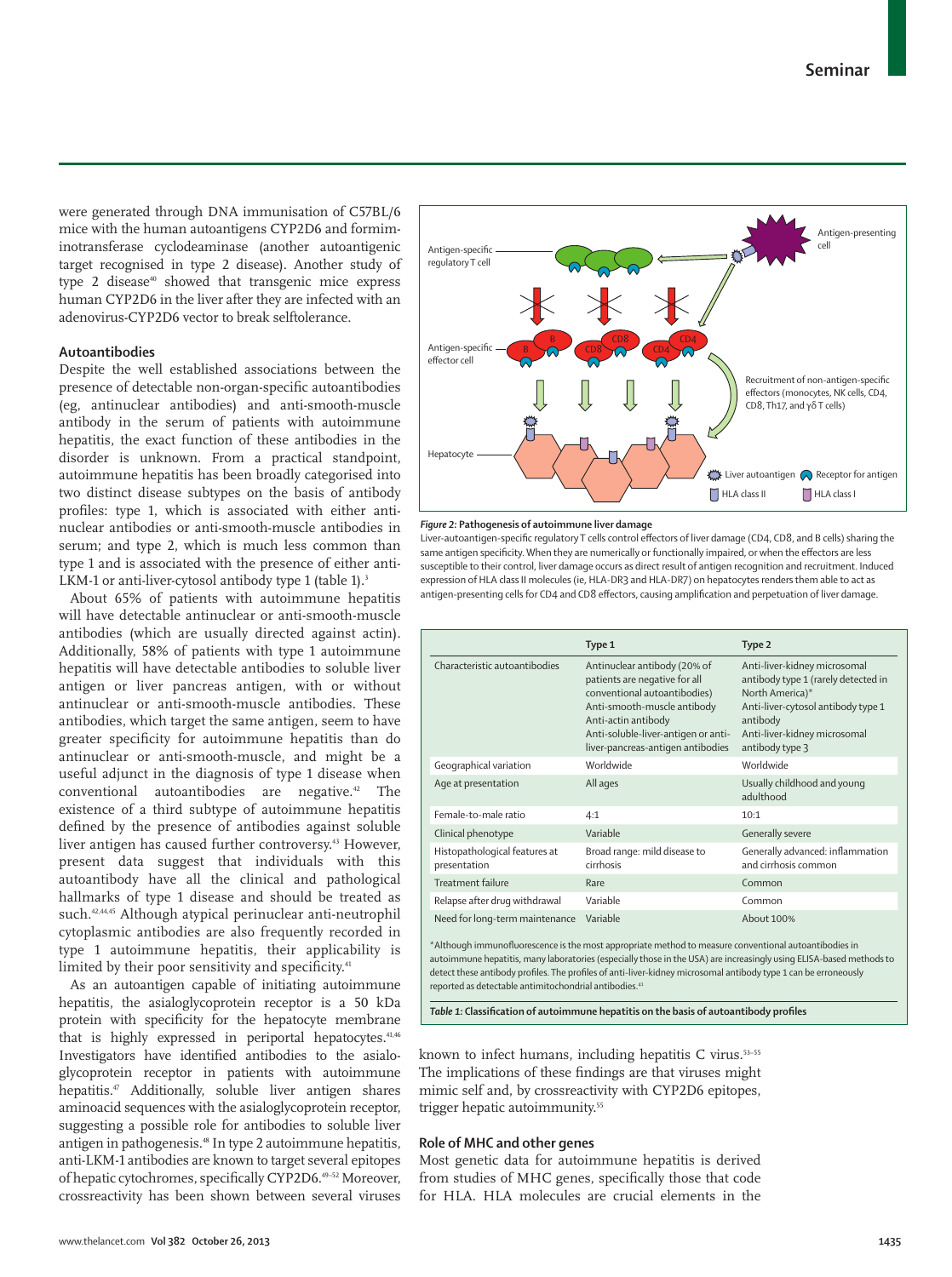generation of an immune response, specifically in the initiation of T cell-mediated immune responses.<sup>56</sup>

Type 1 autoimmune hepatitis is a typical autoimmune disease which has a strong association with the HLA 8.1 haplotype. In northern Europe and North America, three haplotypes are associated with the disease: two (characterised by the presence of HLA *DRB1\*0301* allotype and the extended *DRB1\*0401-DQA1\*03- DQB1\*0301* haplotype) are at increased frequency, and the third (HLA *DRB1\*1501-DQA1\*0102-DQB1\*0602*) is at lower frequency in patients than in disease-free individuals.<sup>56</sup> In Brazilian populations, an increased frequency of HLA *DRB1\*1301* has been reported compared to individuals from the USA.<sup>17</sup> Patients from Japan seem to have an association with the *DRB1\*0405- DQB1\*0401* haplotype.57

Although susceptibility and resistance to autoimmune hepatitis is mediated by HLA alleles, HLA alleles can also act as modifiers to the clinical phenotype.58 Presence of the HLA DR4 subtype (*DRB1\*0401*) is associated with less severe disease, a lower frequency of relapse, and presentation at an older age than in patients with *DRB3\*0101*.<sup>58</sup> Other susceptibility alleles that increase susceptibility for the disorder are vitamin-D-receptor-gene polymorphisms<sup>59</sup> and  $CTLA4.^{25}$ 

| Interface hepatitis of moderate or severe<br>Same as for definite autoimmune hepatitis<br>Liver histology<br>activity with or without lobular hepatitis<br>or bridging necrosis<br>No biliary lesions, granulomas, or other<br>prominent changes suggestive of a<br>different aetiology<br>Same as for definite autoimmune<br>Laboratory<br>Any serum aminotransferase abnormality,<br>features<br>especially if alkaline phosphatase activity<br>hepatitis, but patients with abnormal<br>is normal<br>concentrations of copper and<br>caeruloplasmin can be included on the<br>Normal concentrations of $\alpha$ 1-antitrypsin,<br>basis of exclusion of Wilson's disease by<br>copper, and caeruloplasmin<br>other appropriate investigation<br>Any increased in globulin, γ-globulin, or<br>Serum<br>Globulin, γ-globulin, or IgG concentrations<br>>1.5 higher than upper normal limit<br>IqG concentrations above the upper<br>immunoglobulins<br>normal limit<br>Serum<br>Antinuclear antibody, anti-smooth-muscle<br>As for definite autoimmune hepatitis, but<br>autoantibodies<br>antigen, or anti-liver-kidney microsomal<br>at titres ≥1:40, or with presence of other<br>antibody type 1 at titres ≥1:80<br>specified autoantibodies<br>Lower titres acceptable for children,<br>especially for anti-liver-kidney microsomal<br>antibody type 1<br>No antimitochondrial antibody<br>Viral markers<br>Same as for definite autoimmune hepatitis<br>No markers of present infection with<br>hepatitis A, B, and C viruses<br>Other exposures<br>Average alcohol consumption <25 g/day<br>Average alcohol consumption <50 g/day<br>No recent use of known hepatotoxic drugs<br>No recent use of known hepatotoxic drugs<br>Patients who have consumed larger<br>amounts of alcohol or have had exposure<br>to known hepatotoxic drugs might be<br>considered if continuing damage after<br>abstinence or withdrawal |                                          | Definite autoimmune hepatitis | Probable autoimmune hepatitis |  |  |
|-------------------------------------------------------------------------------------------------------------------------------------------------------------------------------------------------------------------------------------------------------------------------------------------------------------------------------------------------------------------------------------------------------------------------------------------------------------------------------------------------------------------------------------------------------------------------------------------------------------------------------------------------------------------------------------------------------------------------------------------------------------------------------------------------------------------------------------------------------------------------------------------------------------------------------------------------------------------------------------------------------------------------------------------------------------------------------------------------------------------------------------------------------------------------------------------------------------------------------------------------------------------------------------------------------------------------------------------------------------------------------------------------------------------------------------------------------------------------------------------------------------------------------------------------------------------------------------------------------------------------------------------------------------------------------------------------------------------------------------------------------------------------------------------------------------------------------------------------------------------------------------------------------------------------------|------------------------------------------|-------------------------------|-------------------------------|--|--|
|                                                                                                                                                                                                                                                                                                                                                                                                                                                                                                                                                                                                                                                                                                                                                                                                                                                                                                                                                                                                                                                                                                                                                                                                                                                                                                                                                                                                                                                                                                                                                                                                                                                                                                                                                                                                                                                                                                                               |                                          |                               |                               |  |  |
|                                                                                                                                                                                                                                                                                                                                                                                                                                                                                                                                                                                                                                                                                                                                                                                                                                                                                                                                                                                                                                                                                                                                                                                                                                                                                                                                                                                                                                                                                                                                                                                                                                                                                                                                                                                                                                                                                                                               |                                          |                               |                               |  |  |
|                                                                                                                                                                                                                                                                                                                                                                                                                                                                                                                                                                                                                                                                                                                                                                                                                                                                                                                                                                                                                                                                                                                                                                                                                                                                                                                                                                                                                                                                                                                                                                                                                                                                                                                                                                                                                                                                                                                               |                                          |                               |                               |  |  |
|                                                                                                                                                                                                                                                                                                                                                                                                                                                                                                                                                                                                                                                                                                                                                                                                                                                                                                                                                                                                                                                                                                                                                                                                                                                                                                                                                                                                                                                                                                                                                                                                                                                                                                                                                                                                                                                                                                                               |                                          |                               |                               |  |  |
|                                                                                                                                                                                                                                                                                                                                                                                                                                                                                                                                                                                                                                                                                                                                                                                                                                                                                                                                                                                                                                                                                                                                                                                                                                                                                                                                                                                                                                                                                                                                                                                                                                                                                                                                                                                                                                                                                                                               |                                          |                               |                               |  |  |
|                                                                                                                                                                                                                                                                                                                                                                                                                                                                                                                                                                                                                                                                                                                                                                                                                                                                                                                                                                                                                                                                                                                                                                                                                                                                                                                                                                                                                                                                                                                                                                                                                                                                                                                                                                                                                                                                                                                               |                                          |                               |                               |  |  |
|                                                                                                                                                                                                                                                                                                                                                                                                                                                                                                                                                                                                                                                                                                                                                                                                                                                                                                                                                                                                                                                                                                                                                                                                                                                                                                                                                                                                                                                                                                                                                                                                                                                                                                                                                                                                                                                                                                                               | Adapted from Alvarez et al. <sup>3</sup> |                               |                               |  |  |

*Table 2:* **Descriptive criteria for diagnosis of autoimmune hepatitis**

However, the association with *CTLA4* was not confirmed in a Brazilian population.<sup>60</sup>

Although genetic predisposition to type 1 autoimmune hepatitis has been linked mainly to HLA class II genes, a case-control association study of 400 polymorphic microsatellite markers in Japan<sup>61</sup> identified markers on chromosomes 11 and 18, in addition to 17 regions that might contain resistance genes. A whole-genome screen is therefore necessary in populations of northern European origin with autoimmune hepatitis—populations in which most studies of the genetics of autoimmune hepatitis have been done**—**to fully clarify the genetic associations.

By comparison, the role of HLA in type 2 disease is not well studied because of its low prevalence. However, available data suggest associations with HLA *DRB1\*07* and HLA *DQB\*0201*. 52,62,63

#### **Triggers**

Several environmental agents, such as viruses, have been suggested as putative triggers for autoimmune hepatitis. The suggestion of molecular mimicry and crossreactivity between epitopes of viruses, drugs, and hepatic antigens is attractive, and viral antigens or triggers might need to hit several times to activate a final common pathway. In that situation, priming of the immune system could occur years before the development of overt disease, and the identification of a triggering virus or drug is rarely possible.

So far, several viruses have been associated with the development of autoimmune hepatitis, such as hepatitis A,<sup>64–66</sup> hepatitis C,<sup>67,68</sup> hepatitis E,<sup>69</sup> measles,<sup>70</sup> Epstein-Barr, $71$  and herpes simplex viruses.<sup>53,72</sup> In addition to viruses, research has identified several agents that precipitate autoimmune hepatitis, such as minocycline,<sup>73,74</sup> tienilic acid,<sup>75</sup> nitrofurantoin,<sup>74</sup> pemoline,<sup>76</sup> melatonin,7 ornidazole,78 diclofenac,79 propylthiouracil,80 and statins.81,82 Herbal remedies, such as dai-taiko-so (da chai hu tang; commonly used in Japan), have also been associated with the disorder.<sup>83</sup>

## **Clinical presentation and diagnostic criteria**

Established criteria for the diagnosis of autoimmune hepatitis were created by an international panel of experts in 1992, $^2$  and further updated in 1999 (table 2).<sup>3</sup> They were developed as a research instrument originally to compare study populations in clinical trials, but they have been adapted widely for clinical practice. However, weighting of clinical, biochemical, and histological variables in conjunction with responsiveness to treatment designates patients as definitely, probably, or not having autoimmune hepatitis on the basis of composite scores (table  $3$ ).<sup>3</sup> In the past 5 years, simplified criteria that use detectable autoantibodies, IgG, histology, and exclusion of viral hepatitis have been promulgated and independently validated.<sup>84-86</sup> These criteria have a sensitivity of more than 80% and specificity of more than 95% at the cutoff level of seven points or higher.<sup>84</sup>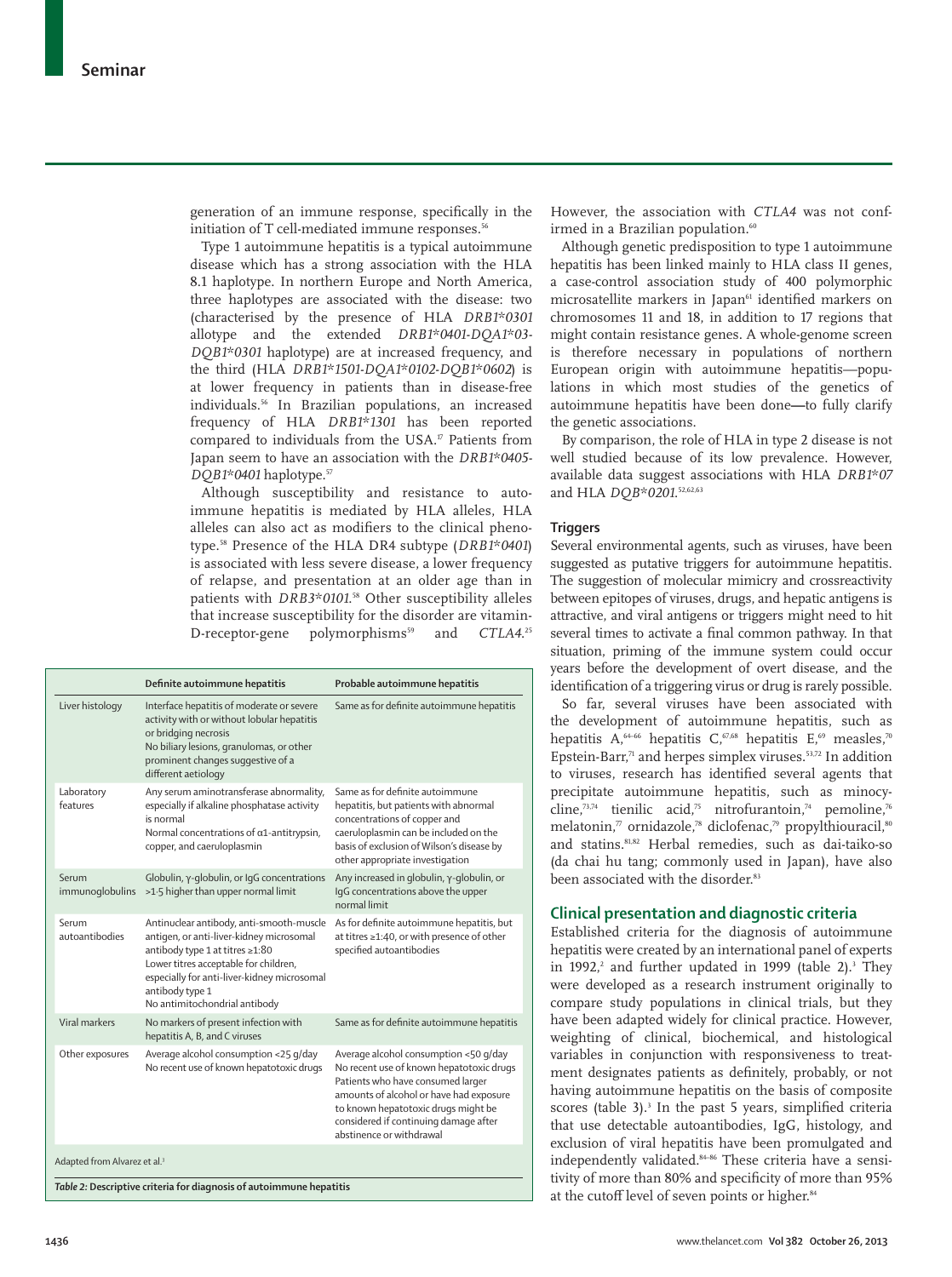Although these criteria are available, the diagnosis of autoimmune hepatitis needs to be made clinically. Presentations vary from subclinical disease to acute liver failure<sup>87</sup> and end-stage liver disease.<sup>88</sup> Typical symptoms—eg, anorexia, fatigue, abdominal and joint pain, itching, and maculopapular rashes—are nonspecific and so delays in diagnosis often occur.<sup>10,13,88</sup> Physical examination often does not identify anything, except in the context of liver failure. Jaundice can be present irrespective of the degree of histological fibrosis.

Therefore, autoimmune hepatitis is diagnosed on the basis of a combination of factors, including compatible biochemistry and serological markers, such as increased activity of serum aminotransferases (especially ALT and AST), high immunoglobulins, and the presence of high titres of circulating autoantibodies (titres of >1:80, except in children for whom lower titres can be diagnostic). Moreover, other disorders associated with immune activation or substantial necro-inflammation on liver biopsy (eg, Wilson's disease, chronic hepatitis C virus infection, and drug-induced injury) must be excluded. Autoimmune hepatitis can also develop during or after pregnancy (usually within the first 3 months post partum),<sup>89,90</sup> and many series have shown that immunosuppression therapy is fairly safe when the disease has to be treated during pregnancy.<sup>91-94</sup>

Liver biopsy is important in both initial diagnosis and long-term follow-up of patients with autoimmune hepatitis. First, histological examination allows for disease staging and assessment of inflammation and fibrosis. Second, histology is crucial for diagnosis because up to 20% of patients do not have detectable autoantibodies. Third, biopsy examination allows for differentiation between autoimmune hepatitis and other autoimmune liver diseases (such as primary biliary cirrhosis, primary sclerosing cholangitis, and autoimmune cholangitis) and can identify variant syndromes of the disorder. 95 Finally, during treatment, biopsy is useful for management of the disorder; often, histological findings and biochemical variables might not match.<sup>96</sup> For overall assessment of disease activity, combined analysis and interpretation of overall data is necessary. Moreover, hepatic fibrosis can progress despite apparent adequate control.97

Although no pathognomonic features can be identified with liver biopsy, a mixed inflammatory infiltrate with a predominance of lymphocytes and plasma cells extending from the portal tract into the surrounding parenchyma is a frequent finding (figure 3).<sup>3,98</sup> The term interface hepatitis has been applied to the sharp difference between the inflammatory zone and the normal hepatic parenchyma, and this finding coupled with that of a plasma cell infiltrate supports the diagnosis. Variable degrees of inflammation can be present, ranging from little to submassive necrosis and collapse in the context of severe disease, which can present as the clinical syndrome of acute or subacute liver failure.

## **Therapeutic management**

Typically, an increase in aminotransferases of more than double, together with interface hepatitis on liver biopsy is an indication for treatment.3 Patients should always be treated when they have an acute presentation with serum AST or ALT exceeding ten times the upper limit of normal, histological evidence of bridging or multilobular

|                                                                                                                                                          | <b>Score</b> |
|----------------------------------------------------------------------------------------------------------------------------------------------------------|--------------|
| Female sex                                                                                                                                               | $+2$         |
| Ratio of alkaline phosphatase to aspartate aminotransferase<br>(or alanine aminotransferase)                                                             |              |
| <1.5                                                                                                                                                     | $+2$         |
| $1.5 - 3.0$                                                                                                                                              | 0            |
| >3.0                                                                                                                                                     | $-2$         |
| Serum concentrations of globulins or IgG above normal                                                                                                    |              |
| >2.0                                                                                                                                                     | +3           |
| $1.5 - 2.0$                                                                                                                                              | $+2$         |
| $1.0 - 1.5$                                                                                                                                              | $+1$         |
| <1.0                                                                                                                                                     | $\Omega$     |
| Titres of antinuclear antibodies, anti-smooth-muscle antigen, or<br>anti-liver-kidney microsomal antibody type 1                                         |              |
| >1:80                                                                                                                                                    | $+3$         |
| 1:80                                                                                                                                                     | $+2$         |
| 1:40                                                                                                                                                     | $+1$         |
| <1:40                                                                                                                                                    | $\mathbf 0$  |
| Positive for antimitochondrial antibody                                                                                                                  | $-4$         |
| Hepatitis viral markers                                                                                                                                  |              |
| Positive                                                                                                                                                 | -3           |
| Negative                                                                                                                                                 | $+3$         |
| Drug history                                                                                                                                             |              |
| Positive                                                                                                                                                 | -4           |
| Negative                                                                                                                                                 | $+1$         |
| Average alcohol intake                                                                                                                                   |              |
| <25 g/day                                                                                                                                                | $+2$         |
| $>60$ g/day                                                                                                                                              | $-2$         |
| Liver histology                                                                                                                                          |              |
| Interface hepatitis                                                                                                                                      | $+3$         |
| Predominantly lymphoplasmacytic infiltrate                                                                                                               | $+2$         |
| Rosetting of liver cells                                                                                                                                 | $+1$         |
| <b>Biliary changes</b>                                                                                                                                   | $-3$         |
| Atypical features                                                                                                                                        | $-3$         |
| None of the above                                                                                                                                        | $-5$         |
| Other autoimmune disease in either patient or first-degree relative                                                                                      | $+2$         |
| Optional additional variables                                                                                                                            |              |
| Seropositivity for other defined antibodies                                                                                                              | $+2$         |
| HLA DR3 or DR4                                                                                                                                           | $+1$         |
| Response to treatment                                                                                                                                    |              |
| Remission alone                                                                                                                                          | $+2$         |
| Remission with relapse                                                                                                                                   | $+3$         |
| Adapted from Alvarez et al. <sup>3</sup> Definite autoimmune hepatitis when score >15<br>sont or : 17 ofter treatment. Droboble outgimmune benatitie who |              |

before treatment or >17 after treatment. Probable autoimmune hepatitis when score 10–15 before treatment or 12–17 after treatment.

Table 3: Modified diagnostic scoring for the diagnosis of **autoimmune hepatitis**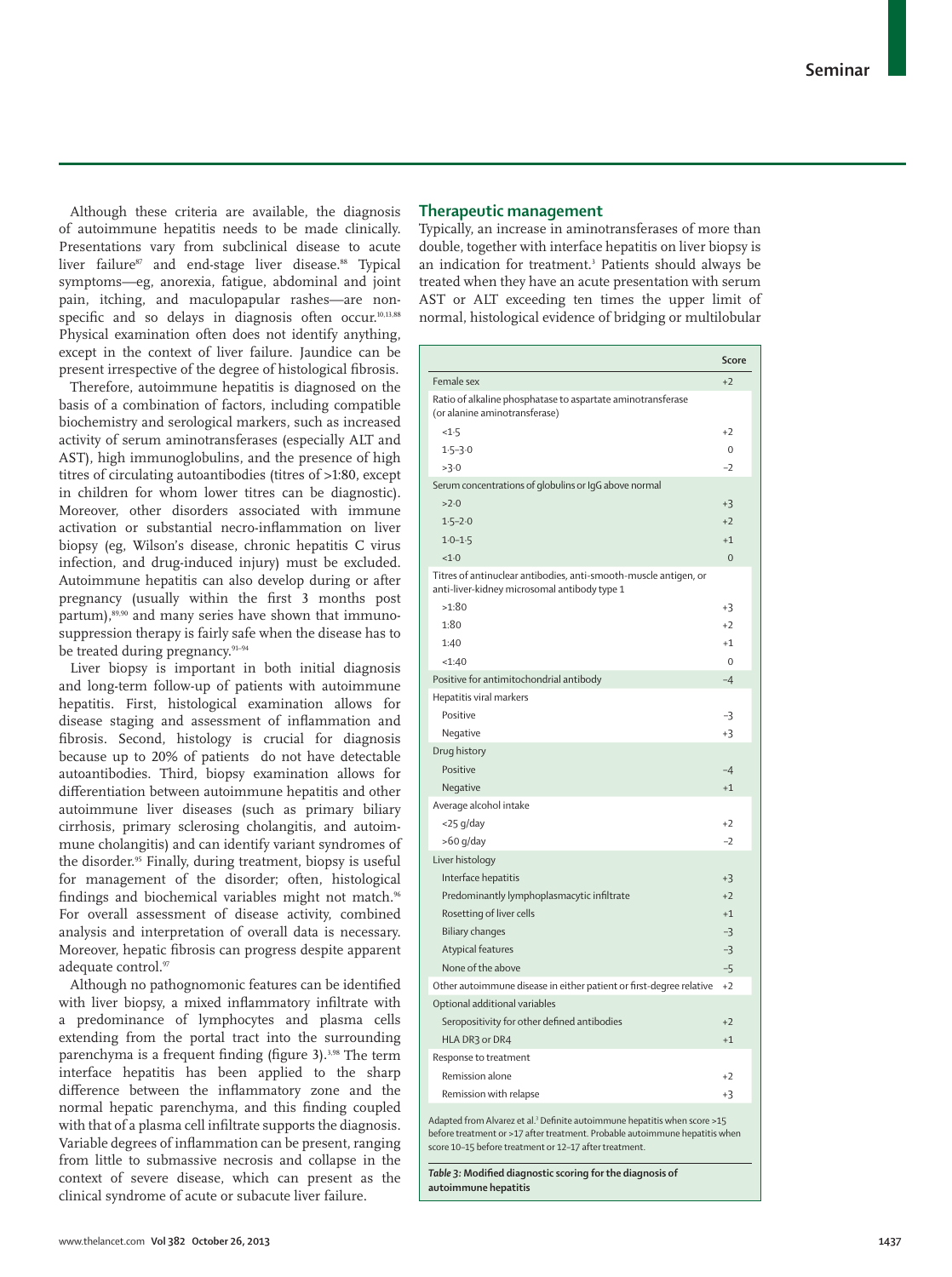

*Figure 3:* **Liver biopsy specimen at presentation (A) and after 2 years of treatment with corticosteroids and azathioprine (B)**

At presentation, the patient had jaundice, dark urine, and pale stools, but no evidence of synthetic liver failure. The biopsy (A) showed a portally-based moderate mixed inflammatory infiltrate, consisting of lymphocytes and plasma cells affecting the interface. 2 years after treatment with corticosteroids and azathioprine, the patient had had a satisfactory biochemical and symptomatic response. The biopsy (B) showed little inflammatory activity, which is consistent with treated autoimmune hepatitis. The mild steatosis noted could be related to corticosteroid treatment.

necrosis, or severe hepatic and extrahepatic symptoms. Left untreated, 10-year survival is only 27%.<sup>99,100</sup> Patients who progress rapidly to fulminant (or subacute) liver failure should be put forward for liver transplantation. The question of how to manage patients with autoimmune hepatitis who have normal concentrations of serum aminotransferases is a difficult issue, because serum AST and ALT concentrations do not reliably indicate underlying necroinflammation.<sup>7</sup>

Early trials from the 1970s and 80s showed a clear survival benefit with corticosteroids compared with placebo,100,101 and with corticosteroids compared with azathioprine.<sup>102</sup> Subsequently, controlled studies<sup>103,104</sup> focused on the use of azathioprine monotherapy to minimise corticosteroid side-effects while maintaining disease remission. Despite the limitations of early studies, use of corticosteroid therapy with or without azathioprine in clinical practice is associated with remission in about 85% of patients and thus has become the standard of care in the treatment of autoimmune hepatitis (table 4).

In a prospective, double-blind, randomised, phase 2b trial of patients without cirrhosis,<sup>105</sup> patients given budesonide (9 mg/day) and azathioprine (1–2 mg/kg/day) seemed to achieve complete biochemical remission with fewer steroid-related side-effects than did those given conventional prednisone and azathioprine-based immunosuppression. Although steroids have a fairly short biological half-life, azathioprine takes 3 months or more to become fully effective.<sup>106</sup> Therefore, introduction of azathioprine at an early enough timepoint to allow early weaning of corticosteroids is desirable. However, because azathioprine can induce an idiosyncratic hepatitis, treatment should begin only once AST is less than two

times the upper limit to differentiate this result from treatment non-response.

When azathioprine is begun, testing for a polymorphism in *TPMT* should be considered, or alternatively the concentration of TPMT enzyme should be measured before treatment. For *TPMT* homozygotes with negligible concentrations of or no enzyme, azathioprine should be avoided, because death from cytopenic and septic complications is possible. For *TPMT* heterozygotes, treatment with azathioprine should begin at a reduced dose with monitoring of white cell count during treatment.107 However, neither *TPMT* genotype nor enzyme activity predicts toxic effects in all patients.107,108 Thus, the role of phenotyping and genotyping needs to be fully assessed.

In responsive patients, the AST concentration usually becomes normal within 6–12 weeks of treatment, although histological remission lags 6–12 months behind.<sup>109</sup> Even in the context of fibrosis and cirrhosis, substantial regression of scarring with steroid treatment has been reported.97,110,111 What constitutes complete response to treatment is difficult to categorise,<sup>112</sup> but the need for a composite endpoint of normal aminotransferase activity, normal immunoglobulin concentrations, and normal histology is increasingly recognised.<sup>113-115</sup>

Several controlled trials have investigated withdrawal of treatment after long periods in remission on maintenance treatment (low doses of prednisolone or azathioprine). In one study of 30 patients who had been in remission for between  $1.5$  and 9 years,<sup>116</sup> only three remained in remission 1 year after treatment withdrawal, and ultimately all relapsed. However, withdrawal of steroid treatment and replacement with azathioprine at a dose of 2 mg/kg per day can maintain remission without relapse,<sup>104</sup> and greatly improves side-effects associated with steroids.<sup>117</sup>

Whilst laudable as an aim of management, whether all immunosuppressive treatment can be completely withdrawn in patients with autoimmune hepatitis is unclear. Cessation of all immunosuppression should probably only be attempted after biochemical and histological remission has been sustained for at least 2 years, and treatment should be gradually and systematically reduced before being stopped completely. Consistent with previous reports,<sup>103</sup> a 2001 uncontrolled study<sup>118</sup> showed that the probability of sustained remission in patients who had received 2–4 years of continuous treatment was 17%, by contrast with a 67% probability for those who had received more than 4 years of continuous treatment.

Reinforcing the idea that a goal of treatment should be the return to normal concentrations of aminotransferases, investigators have identified associations between increased aminotransferases during remission and relapse after treatment withdrawal.115 In view of these findings, serum aminotransferase concentrations should be closely monitored after treatment withdrawal and a further flare in disease activity could warrant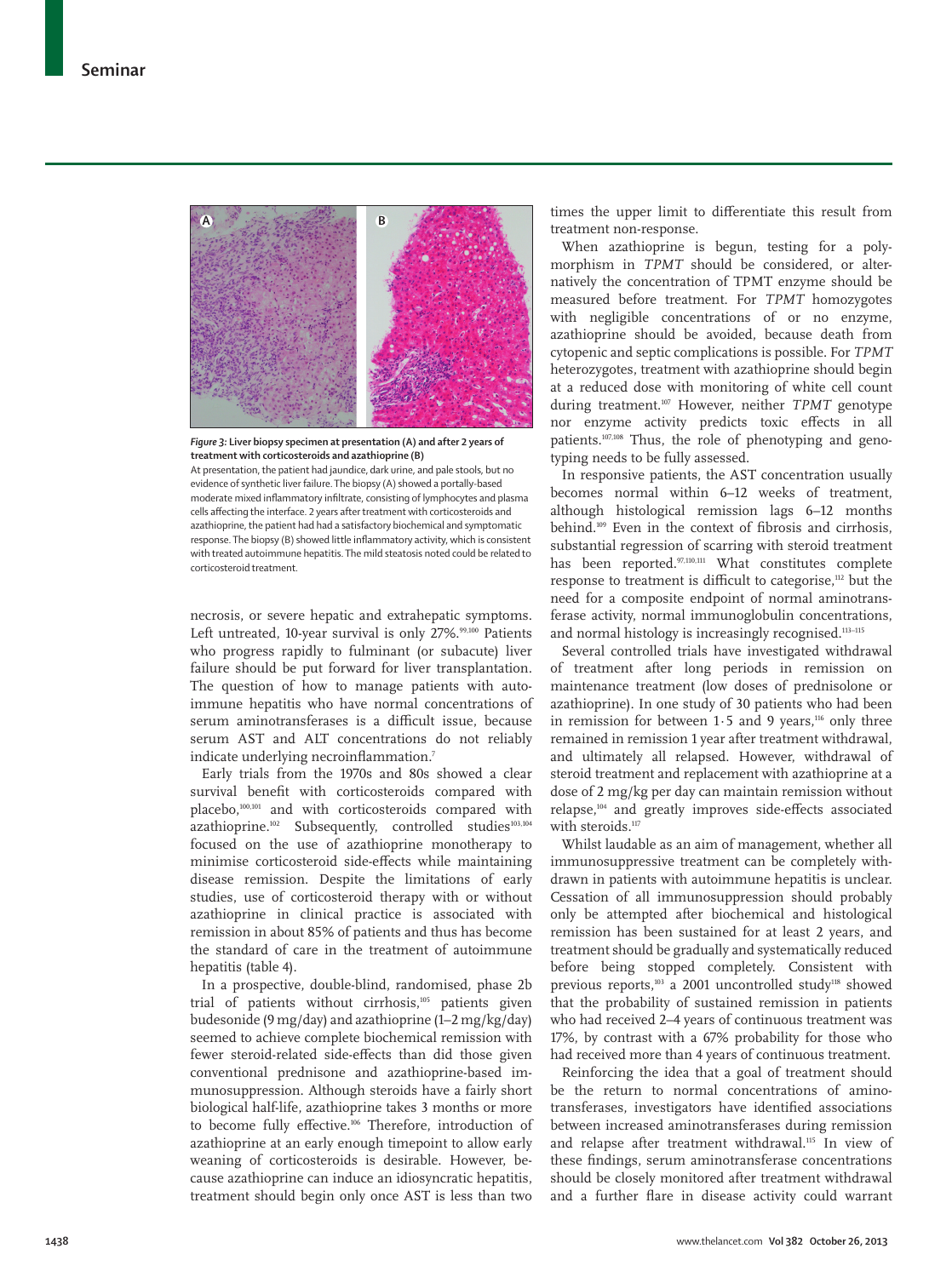lifelong low-dose immunosuppression, although this idea is controversial.

Steroid-related side-effects—eg, diabetes mellitus, osteoporosis, cataracts, and psychiatric disturbance have been reported. Azathioprine has its own profile of toxic effects, such as nausea, vomiting, rashes, pancreatitis, hepatotoxicity, and bone-marrow suppression.<sup>108,117</sup> These problems are usually reversible.

10–15% of patients with autoimmune hepatitis seem to be refractory to standard treatment, which could be a result of non-compliance, partial compliance, or true nonresponse. Other patients might have another underlying condition such as primary sclerosing cholangitis, primary biliary cirrhosis, or a variant syndrome. For patients with true non-responsive disease, alternative immunosuppression might be required. In autoimmune hepatitis, many agents have been used with variable success, and none have been tested in a randomised controlled trial.

Calcinurin inhibitors, such as ciclosporin A and tacrolimus, are the most commonly used alternative immunosuppressants in both adults and children with autoimmune hepatitis.119–123 Similarly, in treatment-naive children with autoimmune hepatitis, ciclosporin A might have a role, although clinical trials have not been done.124–127 The major issue preventing the widespread acceptance of these agents as primary treatment relates to their toxic effects, which include hypertension, renal insufficiency, hyperlipidaemia, hirsutism, infection, and malignant disease. Budesonide and deflazacort have a 90% first-pass metabolism in the liver, making them an attractive option for the management of hepatic inflammation both in terms of the side-effect profile and efficacy. They have been formally assessed, but with mixed results.128–132

Mycophenolate mofetil is a non-competitive inhibitor of inosine monophosphate dehydrogenase that blocks the rate-limiting enzymatic step in de-novo purine synthesis.<sup>133</sup> In clinical settings, responses vary in terms of responsive $ness<sup>123,134-137</sup>$  and toxic effects.<sup>135,138</sup> For other agents, such as ursode oxycholic acid,<sup>139</sup> cyclophos phamide,<sup>140</sup> methotrexate,<sup>44</sup> sirolimus,<sup>108</sup> and alternative biologic agents such as etanercept or rituximab (used in the context of treatment of other refractory autoimmune disease in patients with  $co$ -incident disease), $142,143$  experience is limited to single case reports or small case series.

# **Long-term outcomes**

Untreated severe autoimmune hepatitis is associated with poor short-term and long-term prognoses when compared with treated patients.100,101 For patients with established cirrhosis at presentation, treatment can induce remission and improve long-term outcome, with 10-year life expectancies of greater than 90%,<sup>118,144</sup> although some data suggest that survival might not be so favourable outside tertiary referral centres.<sup>88,145</sup> Moreover, a 2009 Scandinavian study<sup>146</sup> showed that hepatobiliary and lymphomatous cancers are frequent in long-term

|                                           | <b>Standard treatment</b>                                                                                                                                                                                                                                                                                                                                              | Alternative treatment*                                                                                                                      |
|-------------------------------------------|------------------------------------------------------------------------------------------------------------------------------------------------------------------------------------------------------------------------------------------------------------------------------------------------------------------------------------------------------------------------|---------------------------------------------------------------------------------------------------------------------------------------------|
| Induction                                 | Prednis(ol)one 40-60 mg/day (taper to<br>10 mg/day in 6-12 weeks); add azathioprine†<br>when aspartate aminotransferase decreased to<br>2-3 times normal range<br>Alternative 1: prednis(ol)one 20 mg/day;<br>azathioprine† 1 mg/kg/day<br>Alternative 2 (for patients without cirrhosis):<br>budesonide 9 mg/day (taper over 6-18 weeks);<br>azathioprine 1 mg/kg/day | Alternative 1: mycophenolate<br>mofetil 1q twice a day;<br>ciclosporin to achieve trough<br>concentrations of the drugs of<br>150-250 ng/mL |
| Maintenance of<br>remission               | Increase azathioprine to 2 mg/kg per day; steroid<br>withdrawal during 3 months<br>Alternative: steroid monotherapy                                                                                                                                                                                                                                                    | Tacrolimus to achieve trough<br>concentrations of the drugs of<br>$6 - 10$ ng/m                                                             |
| <b>Cholestatic features</b>               | Addition of 12-15 mg/kg per day ursodeoxycholic<br>acid in divided doses                                                                                                                                                                                                                                                                                               | Cyclophosphamide,<br>methotrexate, sirolimus                                                                                                |
| Relapse                                   | Prednis(ol)one 40-60 mg/day (slow taper to<br>15 mg/day); institute azathioprine when not<br>previously used                                                                                                                                                                                                                                                           |                                                                                                                                             |
| Treatment failure of<br>fulminant disease | Orthotopic liver transplantation                                                                                                                                                                                                                                                                                                                                       |                                                                                                                                             |
|                                           | *When standard treatment fails or when there are contraindications to steroids (severe osteoporosis, psychosis, morbid<br>obesity, and severe diabetes mellitus). †Check TPMT genotype: if homozygous, no azathioprine; if heterozygous, begin<br>azathioprine at dose of 0.5 mg/kg/day and monitor white cell count every week.                                       |                                                                                                                                             |

*Table 4:* **Treatment options**

follow-up of patients with autoimmune hepatitis. In two series,<sup>147,148</sup> hepatocellular carcinoma was identified at a mean of 9 years and 10 years after the development of cirrhosis, which suggests that screening for hepatocellular carcinoma should be mandatory in cirrhotic patients with autoimmune hepatitis.<sup>147</sup>

For patients with the severe acute phenotype, failure to respond to treatment within the first 7-14 days after presentation is associated with a mortality of almost 50%.149 Moreover, that patients presenting with indeterminate causes of acute liver failure might have autoimmune hepatitis as their underlying aetiology is increasingly recognised.87 Autoimmune hepatitis is an acceptable reason for liver transplantation, with frequency of survival exceeding 75% at 5 and 10 years after transplant.<sup>150,151</sup>

Recurrent disease after liver transplantation is well described.151,152 Its pathogenesis—occurring as it does in the context of HLA mismatch and immunosuppression treatment after liver transplantation—is poorly understood. Despite this finding, graft loss and need for retransplantation for recurrent autoimmune hepatitis is rare. As yet, no association between recurrence of disease and post-transplant immunosuppression has been identified.<sup>153</sup>

The idea of an autoimmune type of hepatitis occurring in recipients of liver transplants who underwent transplantation for reasons other than autoimmune hepatitis has evolved in the past decade.<sup>154,155</sup> First described in children,154 this syndrome of graft dysfunction is associated with the presence of increased serum aminotransferases and immunoglobulins and the histological features of interface hepatitis coupled with a rich plasma cell infiltrate. As an entity, it is increasingly recognised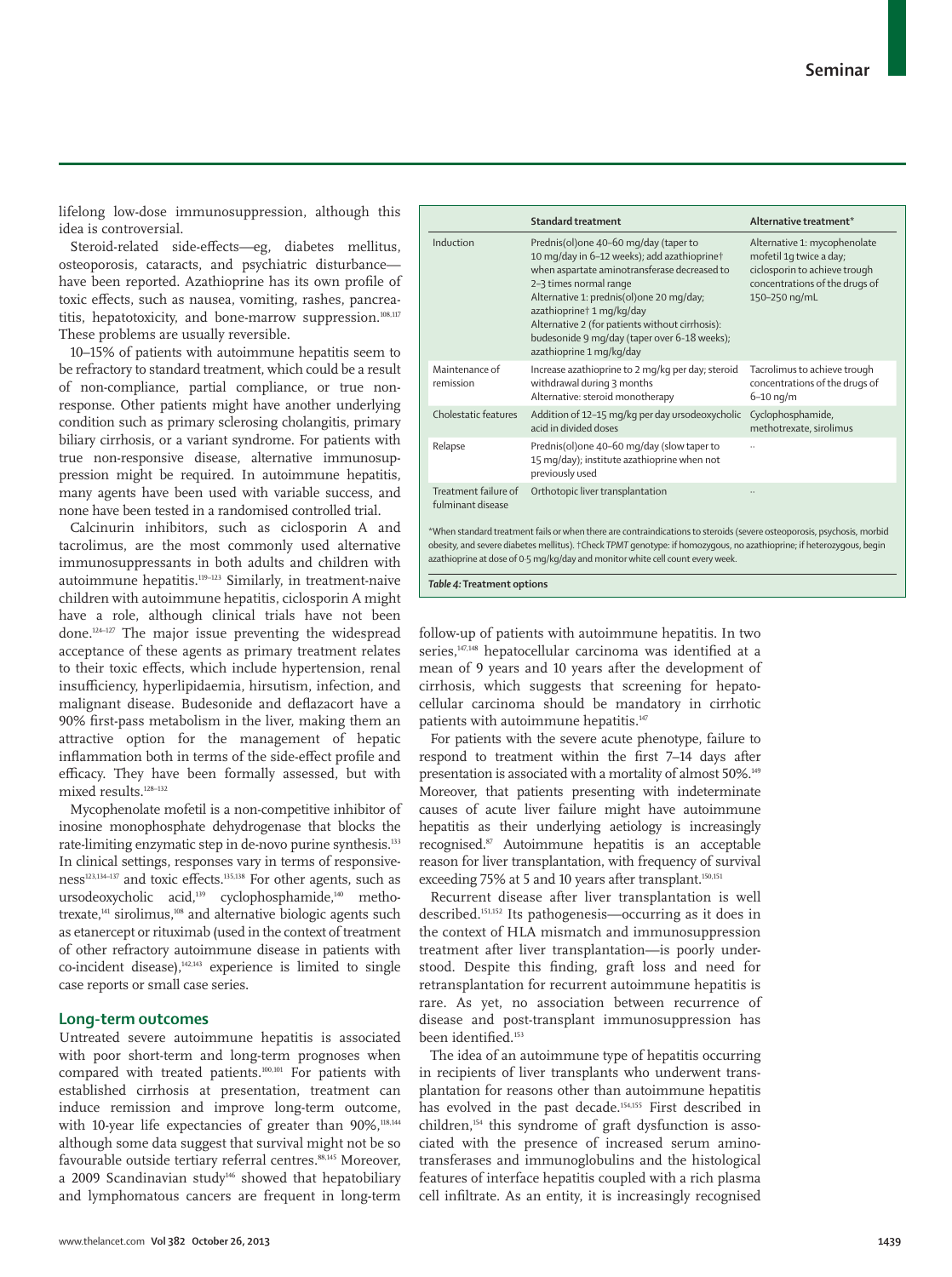after the treatment of hepatitis C recurrence after liver transplantation with antiviral therapy.156,157 The terms denovo autoimmune hepatitis and indeed alloimmune hepatitis have been coined, although a more accurate term reflecting the liver graft dysfunction and the immune activation is graft-dysfunction-mimicking autoimmune hepatitis.<sup>155</sup> Universally, the syndrome is responsive to corticosteroids and, with early recognition and appropriate management, liver graft loss can be avoided in most cases.<sup>158</sup>

#### **Variant syndromes**

In clinical practice, some patients do not fit discretely into a specific subgroup or diagnostic category on the basis of clinical, serological, and histological criteria. With time, several terms-eg, overlap syndrome, antimitochondrialantibody-negative primary biliary cirrhosis, and autoimmune cholangitis—have been introduced into the scientific literature to describe these variant forms of autoimmune hepatitis.<sup>95,159-161</sup> The term variant implies a resemblance of the disorder to autoimmune hepatitis, yet recognises that features of other disease states, such as primary biliary cirrhosis and primary sclerosing cholangitis, could coexist in combination. Whether or not these variant syndromes represent distinct disease entities or are the result of overly precise diagnostic criteria is a subject of debate.162 Moreover, the increased recognition that a predominant hepatic process could evolve with time into a distinct cholestatic disease state (eg, primary sclerosing cholangitis<sup>163</sup>) or that a biliary process (eg, primary biliary cirrhosis<sup>164</sup>) can evolve into autoimmune hepatitis, adds confusion to the specialty.164,165

Variant syndromes are typically indolent and similar to autoimmune hepatitis, and are characterised by asymptomatic presentations or non-specific symptoms, including fatigue and flu-like symptoms.<sup>88</sup> Patients can be of either sex and of any age, but are most commonly women aged 40 years or younger.

Histological findings are consistent with the diagnosis of autoimmune hepatitis, but unusual morphological features are often recorded, such as bile-duct injury, steatosis, and portal lymphoid aggregates.<sup>166–168</sup> One difficulty in the interpretation of histology in these patients is the recognition that up to 24% of patients with definite autoimmune hepatitis as defined by the International Autoimmune Hepatitis Group criteria might have biliary changes.<sup>169</sup>

Finally, autoimmune hepatitis can occur in the context of the autoimmune polyendocrine syndrome type 1.<sup>170</sup> Therefore, consideration should be given to this clinical entity when extrahepatic autoimmune features are prominent and appropriate genetic testing obtained.<sup>171</sup>

The low prevalence of variant syndromes has made it impracticable to do randomised controlled trials. Therefore, treatment of these variant syndromes is not validated and is based on the treatment of the predominant parent disorder (autoimmune hepatitis,

primary biliary cirrhosis, or primary sclerosing cholangitis). This premise has been reinforced by a consensus document of the International Autoimmune Hepatitis Group.<sup>162</sup> The addition of ursodeoxycholic acid in patients with a cholestatic component to their disease is common in clinical practice. $172$  For patients with a hepatic component, corticosteroid treatment is effective.<sup>172,173</sup>

Autoimmune sclerosing cholangitis is a syndrome that has been described in childhood and is associated with steroid responsiveness in the context of cholangiographic evidence of bile-duct damage.174 More patients with autoimmune sclerosing cholangitis need a liver transplant than do patients with autoimmune hepatitis alone.<sup> $174$ </sup> For adult patients with overlap syndrome, a substantial reduction in survival was identified in patients with the overlapping variant of primary sclerosing cholangitis and autoimmune hepatitis—with a two-times higher risk of death or need for a liver transplant—than patients with autoimmune hepatitis alone or primary biliary cirrhosis and autoimmune hepatitis.<sup>168</sup>

In view of the role of regulatory T cells in the control of adaptive and innate immune responses and because of their numerical and functional impairment in patients with autoimmune hepatitis, efforts have been made to generate and expand them in vitro with the aim to use them as a new form of immunotherapy. Expanded regulatory T cells express higher levels of the transcription factor FOXP3 and suppress more effectively than do unexpanded regulatory T cells. Longhi and colleagues<sup>28</sup> reported generation of antigenspecific regulatory T cells in the context of type 2 autoimmune hepatitis and showed that these cells control effector function of CD4 and CD8 T cells of the same antigen specificity much more efficiently than do non-antigen-specific polyclonal regulatory T cells. They could therefore offer a novel therapeutic, even curative approach to autoimmune hepatitis, because these antigen-specific regulators could control effectors of damage that share the same antigen specificity without inducing pan-immunosuppression (ie, they do not affect effectors with different specificity often not involved in liver damage), while boosting immune tolerance to liver autoantigens.

#### **Conclusion**

Autoimmune hepatitis is a recognised clinical disorder and many patients have asymptomatic presentations, insidious disease onset, or non-specific symptoms, which adds complexity to the diagnostic pathway. Even in the context of validated diagnostic criteria, autoimmune hepatitis is a clinical diagnosis, and, in practice, variants of the disease arise which can be difficult to identify.

Although immunotherapy alters the natural history of disease and improves overall survival and prognosis for up to 20 years, it can be a lifelong burden. However, whether lifelong immunosuppression is necessary is an unanswered question. Moreover, with novel and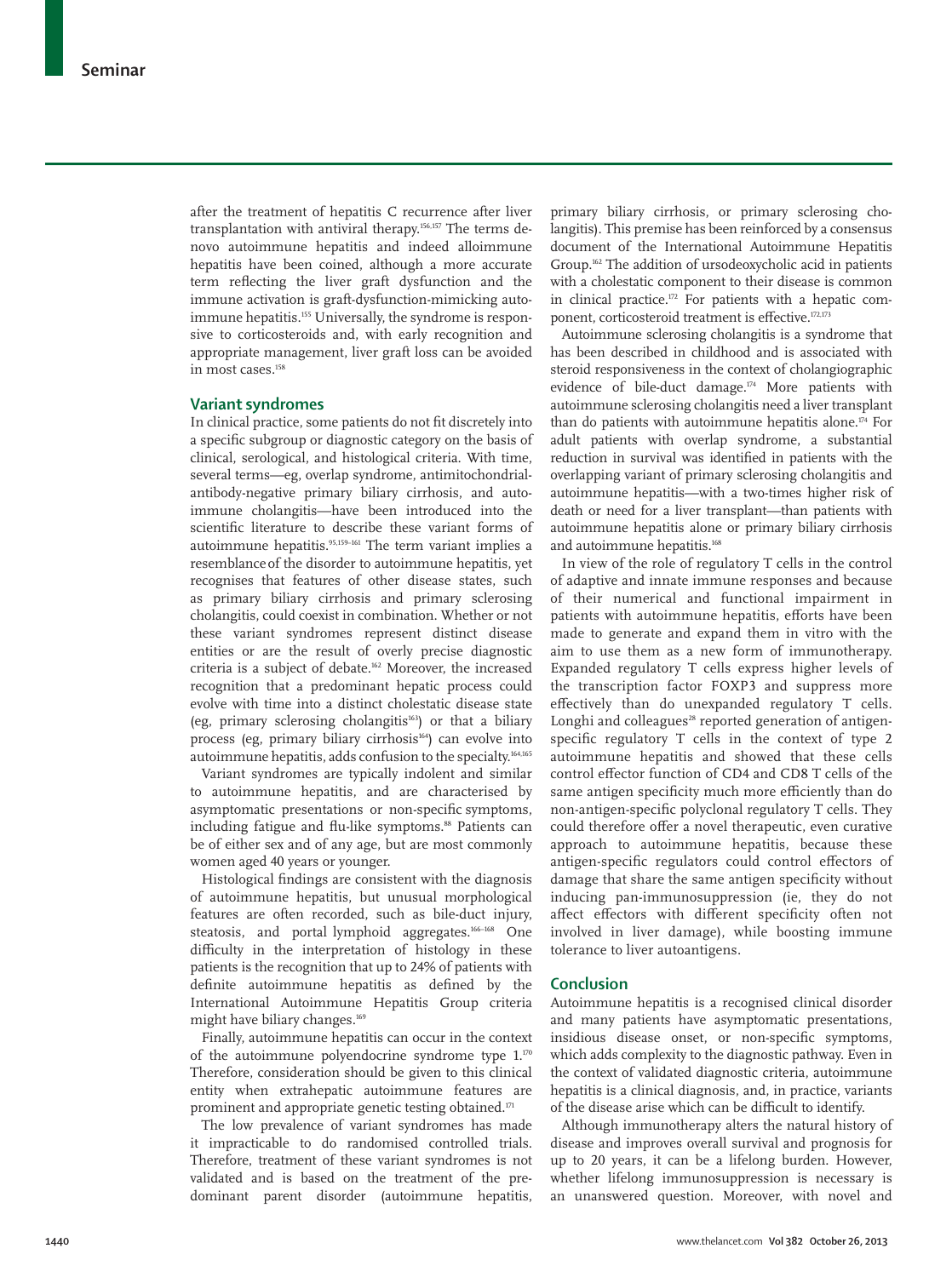potent immunosuppression, the issue of cost-effectiveness arises; standard treatment is effective in 85% of patients. Prospective, randomised, multicentre studies are needed to address these unresolved issues. The findings for the pathogenesis of type 2 autoimmune hepatitis and the possibility that liver-autoantigenspecific regulatory T cells that control effectors of the same antigen specificity can be generated<sup>28</sup> are promising for the development of novel treatment strategies.

#### **Contributors**

All authors wrote and revised this report.

#### **Conflicts of interest**

MAH has received travel bursaries from Roche Laboratories and Astellas. The other authors declare that they have no conflicts of interest.

#### **Acknowledgments**

MAH is the recipient of research funding from the Wellcome Trust and The Kelly Group. MSL is the recipient of a Medical Research Council Clinician Scientist Fellowship. We thank Alberto Quaglia (King's College Hospital London, UK) for histological images.

#### **References**

- 1 Waldenström J. Leber, Blutproteine und Nahrungseiweib. *Dtsch Z Verdau Stoff wechselkr* 1950; **15:** 113–19 (in German).
- Johnson PJ, McFarlane IG. Meeting report: International Autoimmune Hepatitis Group. *Hepatology* 1993; **18:** 998–1005.
- 3 Alvarez F, Berg PA, Bianchi FB, et al. International Autoimmune Hepatitis Group Report: review of criteria for diagnosis of autoimmune hepatitis. *J Hepatol* 1999; **31:** 929–38.
- 4 Boberg KM, Aadland E, Jahnsen J, Raknerud N, Stiris M, Bell H. Incidence and prevalence of primary biliary cirrhosis, primary sclerosing cholangitis, and autoimmune hepatitis in a Norwegian population. *Scand J Gastroenterol* 1998; **33:** 99–103.
- 5 Primo J, Maroto N, Martinez M, et al. Incidence of adult form of autoimmune hepatitis in Valencia (Spain). *Acta Gastroenterol Belg* 2009; **72:** 402–06.
- 6 Hurlburt KJ, McMahon BJ, Deubner H, Hsu-Trawinski B, Williams JL, Kowdley KV. Prevalence of autoimmune liver disease in Alaska Natives. *Am J Gastroenterol* 2002; **97:** 2402–07.
- 7 McFarlane IG. Autoimmune hepatitis: diagnostic criteria, subclassifications, and clinical features. *Clin Liver Dis* 2002; 6: 605-21.
- 8 Schramm C, Kanzler S, zum Buschenfelde KH, Galle PR, Lohse AW. Autoimmune hepatitis in the elderly. *Am J Gastroenterol* 2001; **96:** 1587–91.
- Czaja AJ, Carpenter HA. Distinctive clinical phenotype and treatment outcome of type 1 autoimmune hepatitis in the elderly. *Hepatology* 2006; **43:** 532–38.
- 10 Al-Chalabi T, Boccato S, Portmann BC, McFarlane IG, Heneghan MA. Autoimmune hepatitis (AIH) in the elderly: a systematic retrospective analysis of a large group of consecutive patients with definite AIH followed at a tertiary referral centre. *J Hepatol* 2006; **45:** 575–83.
- 11 Gregorio GV, Portmann B, Reid F, et al. Autoimmune hepatitis in childhood: a 20-year experience. *Hepatology* 1997; **25:** 541–47.
- 12 Czaja AJ, Donaldson PT. Gender effects and synergisms with histocompatibility leukocyte antigens in type 1 autoimmune hepatitis. *Am J Gastroenterol* 2002; **97:** 2051–57.
- 13 Al-Chalabi T, Underhill JA, Portmann BC, McFarlane IG, Heneghan MA. Impact of gender on the long-term outcome and survival of patients with autoimmune hepatitis. *J Hepatol* 2008; **48:** 140–47.
- 14 Lim KN, Casanova RL, Boyer TD, Bruno CJ. Autoimmune hepatitis in African Americans: presenting features and response to therapy. *Am J Gastroenterol* 2001; **96:** 3390–94.
- Verma S, Torbenson M, Thuluvath PJ. The impact of ethnicity on the natural history of autoimmune hepatitis. *Hepatology* 2007; **46:** 1828–35.
- 16 Zolfino T, Heneghan MA, Norris S, Harrison PM, Portmann BC, McFarlane IG. Characteristics of autoimmune hepatitis in patients who are not of European Caucasoid ethnic origin. *Gut* 2002; **50:** 713–17.
- 17 Czaja AJ, Souto EO, Bittencourt PL, et al. Clinical distinctions and pathogenic implications of type 1 autoimmune hepatitis in Brazil and the United States. *J Hepatol* 2002; **37:** 302–08.
- 18 Seki T, Ota M, Furuta S, et al. HLA class II molecules and autoimmune hepatitis susceptibility in Japanese patients. *Gastroenterology* 1992; **103:** 1041–47.
- 19 Nakamura K, Yoneda M, Yokohama S, et al. Efficacy of ursodeoxycholic acid in Japanese patients with type 1 autoimmune hepatitis. *J Gastroenterol Hepatol* 1998; **13:** 490–95.
- 20 Fainboim L, Marcos Y, Pando M, et al. Chronic active autoimmune hepatitis in children: strong association with a particular HLA-DR6 (DRB1\*1301) haplotype. *Hum Immunol* 1994; **41:** 146–50.
- Fainboim L, Canero Velasco MC, Marcos CY, et al. Protracted, but not acute, hepatitis A virus infection is strongly associated with HLA-DRB\*1301, a marker for pediatric autoimmune hepatitis. *Hepatology* 2001; **33:** 1512–17.
- 22 Duchini A, McHutchison JG, Pockros PJ. LKM-positive autoimmune hepatitis in the western United States: a case series. *Am J Gastroenterol* 2000; **95:** 3238–41.
- 23 Cookson S, Constantini PK, Clare M, et al. Frequency and nature of cytokine gene polymorphisms in type 1 autoimmune hepatitis. *Hepatology* 1999; **30:** 851–56.
- 24 Czaja AJ, Cookson S, Constantini PK, Clare M, Underhill JA, Donaldson PT. Cytokine polymorphisms associated with clinical features and treatment outcome in type 1 autoimmune hepatitis. *Gastroenterology* 1999; **117:** 645–52.
- 25 Agarwal K, Czaja AJ, Jones DE, Donaldson PT. Cytotoxic T lymphocyte antigen-4 (CTLA-4) gene polymorphisms and susceptibility to type 1 autoimmune hepatitis. *Hepatology* 2000; **31:** 49–53.
- Longhi MS, Ma Y, Bogdanos DP, Cheeseman P, Mieli-Vergani G, Vergani D. Impairment of CD4(+)CD25(+) regulatory T-cells in autoimmune liver disease. *J Hepatol* 2004; **41:** 31–37.
- Longhi MS, Ma Y, Mitry RR, et al. Effect of CD4+ CD25+ regulatory T-cells on CD8 T-cell function in patients with autoimmune hepatitis. *J Autoimmun* 2005; **25:** 63–71.
- Longhi MS, Hussain MJ, Kwok WW, Mieli-Vergani G, Ma Y, Vergani D. Autoantigen-specific regulatory T cells, a potential tool for immune-tolerance reconstitution in type-2 autoimmune hepatitis. *Hepatology* 2011; **53:** 536–47.
- 29 Longhi MS, Mitry RR, Samyn M, et al. Vigorous activation of monocytes in juvenile autoimmune liver disease escapes the control of regulatory T-cells. *Hepatology* 2009; **50:** 130–42.
- Korn TBE, Oukka M, Kuchroo VK. IL-17 and Th17 Cells. *Annu Rev Immunol* 2009; **27:** 485–517.
- 31 Ferri S, Longhi MS, De Molo C, et al. A multifaceted imbalance of T cells with regulatory function characterizes type 1 autoimmune hepatitis. *Hepatology* 2010; **52:** 999–1007.
- 32 Lobo-Yeo A, Senaldi G, Portmann B, Mowat AP, Mieli-Vergani G, Vergani D. Class I and class II major histocompatibility complex antigen expression on hepatocytes: a study in children with liver disease. *Hepatology* 1990; **12:** 224–32.
- 33 Watanabe Y, Kawakami H, Kawamoto H, et al. Effect of neonatal thymectomy on experimental autoimmune hepatitis in mice. *Clin Exp Immunol* 1987; **67:** 105–13.
- 34 Tiegs G, Hentschel J, Wendel A. A T cell-dependent experimental liver injury in mice inducible by concanavalin A. *J Clin Invest* 1992; **90:** 196–203.
- 35 Yamauchi K, Yamaguchi N, Furukawa R, et al. A murine model of acute liver injury induced by human monoclonal antibody. *Hepatology* 2005; **40:** 687–92.
- 36 Lohse AW, Dienes HP, Meyer zum Buschenfelde KH. Suppression of murine experimental autoimmune hepatitis by T-cell vaccination or immunosuppression. *Hepatology* 1998; **27:** 1536–43.
- 37 Gorham JD, Lin JT, Sung JL, Rudner LA, French MA. Genetic regulation of autoimmune disease: BALB/c background TGF-beta 1-deficient mice develop necroinflammatory IFN-gamma-dependent hepatitis. *J Immunol* 2001; **166:** 6413–22.
- Kido M, Watanabe N, Okazaki T, et al. Fatal autoimmune hepatitis induced by concurrent loss of naturally arising regulatory T cells and PD-1-mediated signaling. *Gastroenterology* 2008; **135:** 1333–43.
- Lapierre P, Djilali-Saiah I, Vitozzi S, Alvarez F. A murine model of type 2 autoimmune hepatitis: xenoimmunization with human antigens. *Hepatology* 2004; **39:** 1066–74.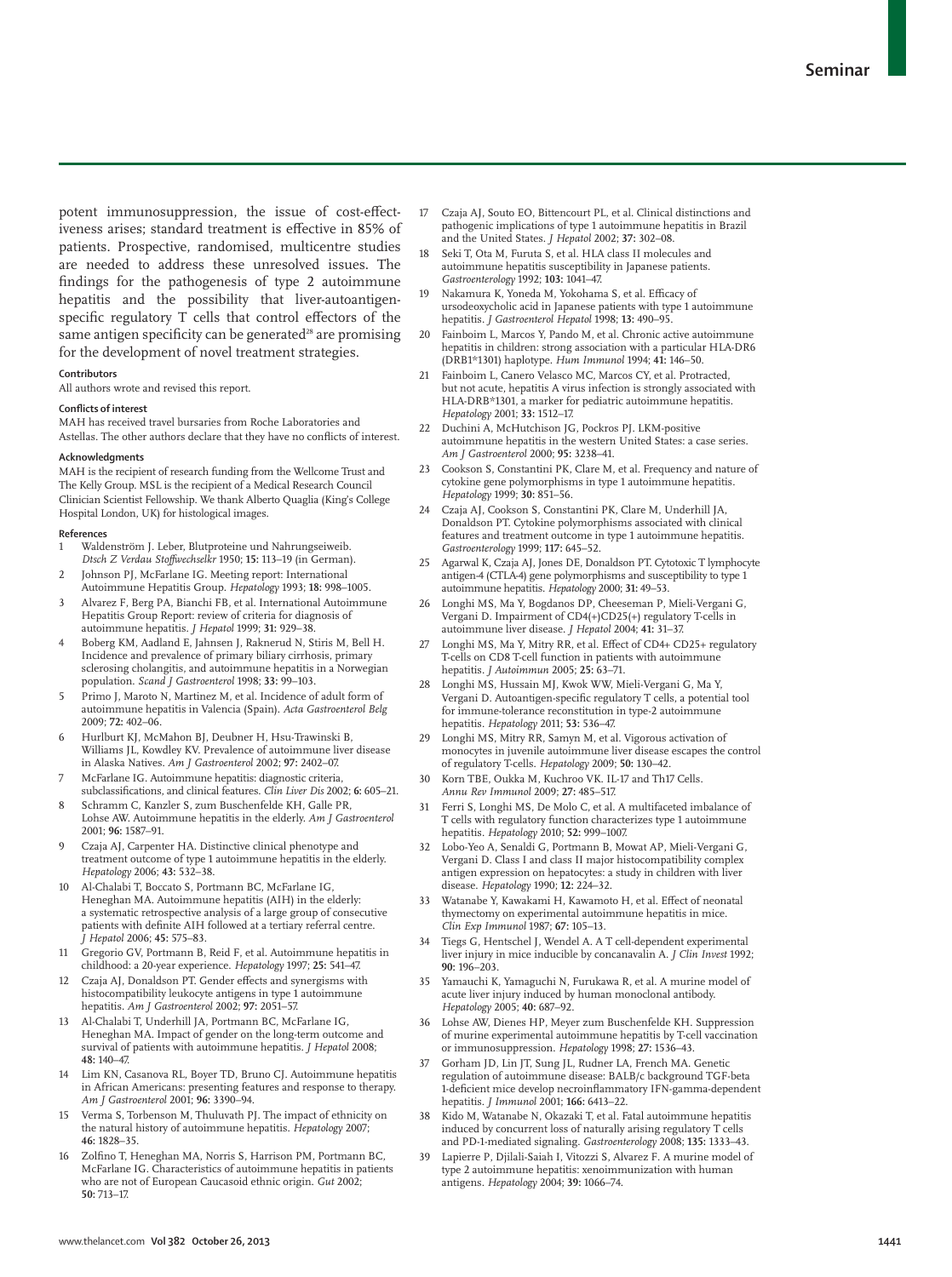- 40 Holdener M, Hintermann E, Bayer M, et al. Breaking tolerance to the natural human liver autoantigen cytochrome P450 2D6 by virus infection. *J Exp Med* 2008; **205:** 1409–22.
- Vergani D, Alvarez F, Bianchi FB, et al. Liver autoimmune serology: a consensus statement from the committee for autoimmune serology of the International Autoimmune Hepatitis Group. *J Hepatol* 2004; **41:** 677–83.
- Kanzler S, Weidemann C, Gerken G, et al. Clinical significance of autoantibodies to soluble liver antigen in autoimmune hepatitis. *J Hepatol* 1999; **31:** 635–40.
- 43 Manns M, Kyriatsoulis A, Gerken G, Staritz M, Meyer zum Büschenfelde KH. Characterisation of a new subgroup of autoimmune chronic active hepatitis by autoantibodies against a soluble liver antigen. *Lancet* 1987; **329:** 292–94.
- Wies I, Brunner S, Henninger J, et al. Identification of target antigen for SLA/LP autoantibodies in autoimmune hepatitis. *Lancet* 2000; **355:** 1510–15.
- 45 Ballot E, Homberg JC, Johanet C. Antibodies to soluble liver antigen: an additional marker in type 1 auto-immune hepatitis. *J Hepatol* 2000; **33:** 208–15.
- 46 Wen L, Peakman M, Lobo-Yeo A, et al. T-cell-directed hepatocyte damage in autoimmune chronic active hepatitis. *Lancet* 1990; **336:** 1527–30.
- 47 Treichel U, McFarlane BM, Seki T, et al. Demographics of anti-asialoglycoprotein receptor autoantibodies in autoimmune hepatitis. *Gastroenterology* 1994; **107:** 799–804.
- 48 Ma Y, Okamoto M, Thomas MG, et al. Antibodies to conformational epitopes of soluble liver antigen define a severe form of autoimmune liver disease. *Hepatology* 2002; **35:** 658–64.
- Manns MP, Johnson EF, Griffin KJ, Tan EM, Sullivan KF. Major antigen of liver kidney microsomal autoantibodies in idiopathic autoimmune hepatitis is cytochrome P450db1. *J Clin Invest* 1989; **83:** 1066–72.
- 50 Gueguen M, Meunier-Rotival M, Bernard O, Alvarez F. Anti-liver kidney microsome antibody recognizes a cytochrome P450 from the IID subfamily. *J Exp Med* 1988; **168:** 801–06.
- Zanger UM, Hauri HP, Loeper J, Homberg JC, Meyer UA. Antibodies against human cytochrome P-450db1 in autoimmune hepatitis type II. *Proc Natl Acad Sci USA* 1988; **85:** 8256–60.
- 52 Homberg JC, Abuaf N, Bernard O, et al. Chronic active hepatitis associated with antiliver/kidney microsome antibody type 1: a second type of "autoimmune" hepatitis. *Hepatology* 1987; **7:** 1333–39.
- 53 Manns MP, Griffin KJ, Sullivan KF, Johnson EF. LKM-1 autoantibodies recognize a short linear sequence in P450IID6, a cytochrome P-450 monooxygenase. *J Clin Invest* 1991; **88:** 1370–78.
- 54 Dalekos GN, Wedemeyer H, Obermayer-Straub P, et al. Epitope mapping of cytochrome P4502D6 autoantigen in patients with chronic hepatitis C during alpha-interferon treatment. *J Hepatol* 1999; **30:** 366–75.
- 55 Kerkar N, Choudhuri K, Ma Y, et al. Cytochrome P4502D6(193-212): a new immunodominant epitope and target of virus/self cross-reactivity in liver kidney microsomal autoantibody type 1-positive liver disease. *J Immunol* 2003; **170:** 1481–89.
- 56 Donaldson PT. Genetics of liver disease: immunogenetics and disease pathogenesis. *Gut* 2004; **53:** 599–608.
- 57 Yoshizawa K, Ota M, Katsuyama Y, et al. Genetic analysis of the HLA region of Japanese patients with type 1 autoimmune hepatitis. *J Hepatol* 2005; **42:** 578–84.
- 58 Doherty DG, Donaldson PT, Underhill JA, et al. Allelic sequence variation in the HLA class II genes and proteins in patients with autoimmune hepatitis. *Hepatology* 1994; **19:** 609–15.
- Vogel A, Strassburg CP, Manns MP. Genetic association of vitamin D receptor polymorphisms with primary biliary cirrhosis and autoimmune hepatitis. *Hepatology* 2002; **35:** 126–31.
- 60 Bittencourt PL, Palacios SA, Cancado EL, et al. Cytotoxic T lymphocyte antigen-4 gene polymorphisms do not confer susceptibility to autoimmune hepatitis types 1 and 2 in Brazil. *Am J Gastroenterol* 2003; **98:** 1616–20.
- 61 Yokosawa S, Yoshizawa K, Ota M, et al. A genomewide DNA microsatellite association study of Japanese patients with autoimmune hepatitis type 1. *Hepatology* 2007; **45:** 384–90.
- Bittencourt PL, Goldberg AC, Cancado EL, et al. Genetic heterogeneity in susceptibility to autoimmune hepatitis types 1 and 2. *Am J Gastroenterol* 1999; **94:** 1906–13.
- 63 Djilali-Saiah I, Fakhfakh A, Louafi H, Caillat-Zucman S, Debray D, Alvarez F. HLA class II influences humoral autoimmunity in patients with type 2 autoimmune hepatitis. *J Hepatol* 2006; **45:** 844–50.
- Vento S, Garofano T, Dolci L, Di Perri G, Concia E, Bassetti D. Identification of hepatitis A virus as a trigger for autoimmune chronic hepatitis type 1 in susceptible individuals. *Lancet* 1991; **337:** 1183–87.
- 65 Hilzenrat N, Zilberman D, Klein T, Zur B, Sikuler E. Autoimmune hepatitis in a genetically susceptible patient: is it triggered by acute viral hepatitis A? *Dig Dis Sci* 1999; **44:** 1950–52.
- 66 Grunhage F, Spengler U, Fischer HP, Sauerbruch T. Autoimmune hepatitis—sequel of a relapsing hepatitis A in a 75-year-old woman. *Digestion* 2004; **70:** 187–91.
- 67 Vento S, Cainelli F, Renzini C, Concia E. Autoimmune hepatitis type 2 induced by HCV and persisting after viral clearance. *Lancet* 1997; **350:** 1298–99.
- 68 Vento S, Cainelli F. Is there a role for viruses in triggering autoimmune hepatitis? *Autoimmun Rev* 2004; **3:** 61–69.
- 69 Le Cann P, Tong MJ, Werneke J, Coursaget P. Detection of antibodies to hepatitis E virus in patients with autoimmune chronic active hepatitis and primary biliary cirrhosis. *Scand J Gastroenterol* 1997; **32:** 387–89.
- 70 Vento S, Cainelli F, Ferraro T, Concia E. Autoimmune hepatitis type 1 after measles. *Am J Gastroenterol* 1996; **91:** 2618–20.
- Vento S, Guella L, Mirandola F, et al. Epstein-Barr virus as a trigger for autoimmune hepatitis in susceptible individuals. *Lancet* 1995; **346:** 608–09.
- 72 Manns MP. Viruses and autoimmune liver disease. *Intervirology* 1993; **35:** 108–15.
- 73 Ramakrishna J, Johnson AR, Banner BF. Long-term minocycline use for acne in healthy adolescents can cause severe autoimmune hepatitis. *J Clin Gastroenterol* 2009; **43:** 787–90.
- 74 Bjornsson E, Talwalkar J, Treeprasertsuk S, et al. Drug-induced autoimmune hepatitis: clinical characteristics and prognosis. *Hepatology* 2010; **51:** 2040–48.
- 75 Eugene C, Patriarche C, Bergue A, Quevauvilliers J. Tienilic acid as a likely cause of "auto immune" active hepatitis (author's transl). *Nouv Presse Med* 1980; **9:** 1885–87 (in French).
- Hochman JA, Woodard SA, Cohen MB. Exacerbation of autoimmune hepatitis: another hepatotoxic effect of pemoline therapy. *Pediatrics* 1998; **101:** 106–08.
- 77 Hong YG, Riegler JL. Is melatonin associated with the development of autoimmune hepatitis? *J Clin Gastroenterol* 1997; **25:** 376–78.
- 78 Kosar Y, Sasmaz N, Oguz P, et al. Ornidazole-induced autoimmune hepatitis. *Eur J Gastroenterol Hepatol* 2001; **13:** 737–39.
- 79 Scully LJ, Clarke D, Barr RJ. Diclofenac induced hepatitis: 3 cases with features of autoimmune chronic active hepatitis. *Dig Dis Sci* 1993; **38:** 744–51.
- Sipe WE, Su M, Posselt A, Kim GE, Quiros JA, Rosenthal P. Propylthiouracil-associated liver failure presenting as probable autoimmune hepatitis in a child with Graves' disease. *Pediatr Transplant* 2006; **10:** 525–28.
- 81 Graziadei IW, Obermoser GE, Sepp NT, Erhart KH, Vogel W. Drug-induced lupus-like syndrome associated with severe autoimmune hepatitis. *Lupus* 2003; **12:** 409–12.
- 82 Alla V, Abraham J, Siddiqui J, et al. Autoimmune hepatitis triggered by statins. *J Clin Gastroenterol* 2006; **40:** 757–61.
- 83 Kamiyama T, Nouchi T, Kojima S, Murata N, Ikeda T, Sato C. Autoimmune hepatitis triggered by administration of an herbal medicine. *Am J Gastroenterol* 1997; **92:** 703–04.
- 84 Hennes EM, Zeniya M, Czaja AJ, et al. Simplified criteria for the diagnosis of autoimmune hepatitis. *Hepatology* 2008; **48:** 169–76.
- 85 Czaja AJ. Performance parameters of the diagnostic scoring systems for autoimmune hepatitis. *Hepatology* 2008; **48:** 1540–48.
- 86 Yeoman AD, Westbrook RH, Al-Chalabi T, et al. Diagnostic value and utility of the simplified International Autoimmune Hepatitis Group Criteria (IAIHG) in acute and chronic liver disease. *Hepatology* 2009; **50:** 538–45.
- Stravitz RT, Lefkowitch JH, Fontana RJ, et al. Autoimmune acute liver failure: proposed clinical and histological criteria. *Hepatology* 2011; **53:** 517–26.
- 88 Feld JJ, Dinh H, Arenovich T, Marcus VA, Wanless IR, Heathcote EJ. Autoimmune hepatitis: effect of symptoms and cirrhosis on natural history and outcome. *Hepatology* 2005; **42:** 52–63.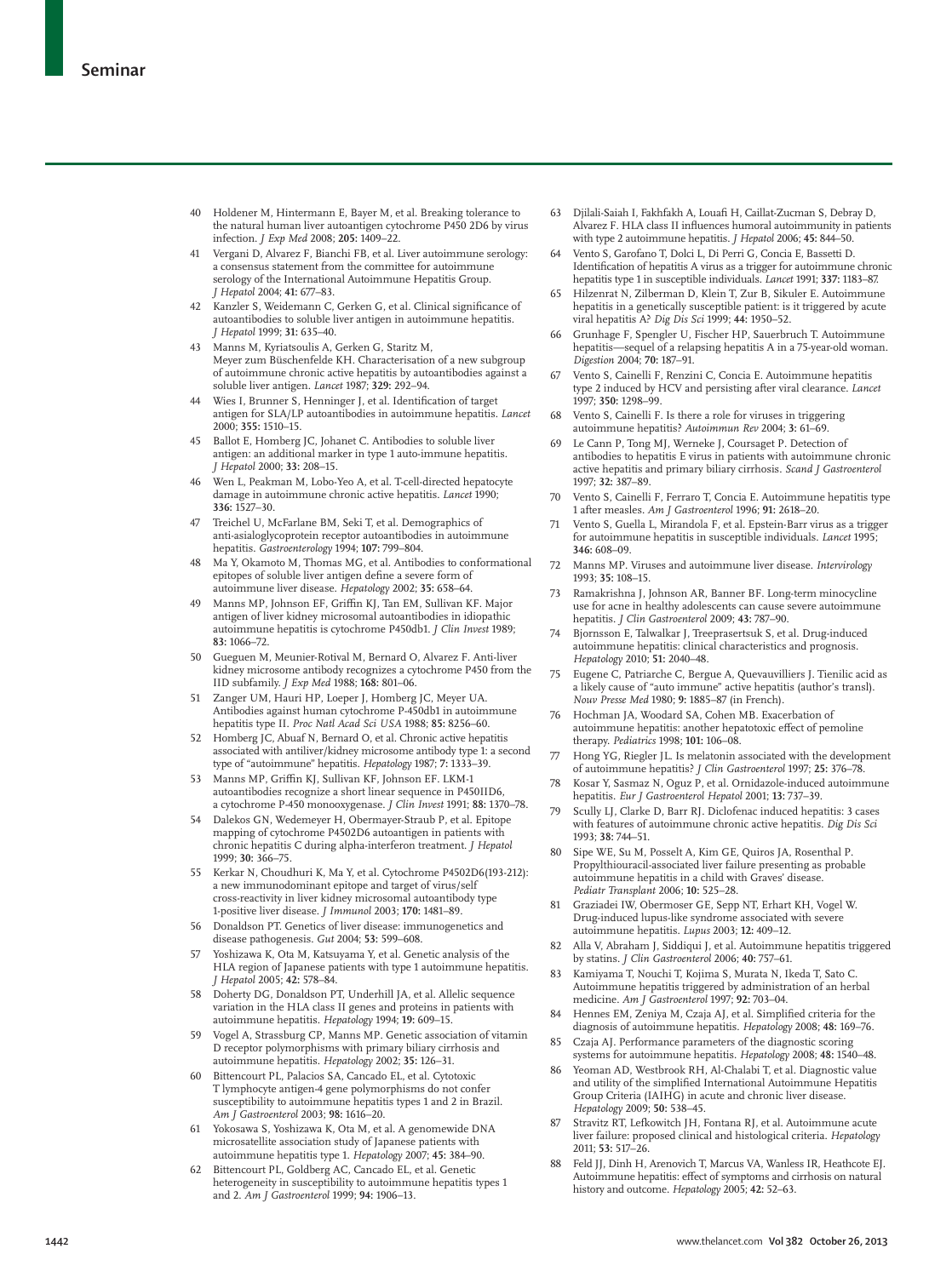- 89 Heneghan MA, Norris SM, O'Grady JG, Harrison PM, McFarlane IG. Management and outcome of pregnancy in autoimmune hepatitis. *Gut* 2001; **48:** 97–102.
- Samuel D, Riordan S, Strasser S, Kurtovic J, Singh-Grewel I, Koorey D. Severe autoimmune hepatitis first presenting in the early post partum period. *Clin Gastroenterol Hepatol* 2004; **2:** 622–24.
- 91 Westbrook RH, Yeoman AD, Kriese S, Heneghan MA. Outcomes of pregnancy in women with autoimmune hepatitis. *J Autoimmun* 2012; **38:** J239–44.
- 92 Schramm C, Herkel J, Beuers U, Kanzler S, Galle PR, Lohse AW. Pregnancy in autoimmune hepatitis: outcome and risk factors. *Am J Gastroenterol* 2006; **101:** 556–60.
- 93 Steven MM, Buckley JD, Mackay IR. Pregnancy in chronic active hepatitis. *Q J Med* 1979; **48:** 519–31.
- 94 Buchel E, Van Steenbergen W, Nevens F, Fevery J. Improvement of autoimmune hepatitis during pregnancy followed by flare-up after delivery. *Am J Gastroenterol* 2002; **97:** 3160–65.
- 95 Lohse AW, zum Buschenfelde KH, Franz B, Kanzler S, Gerken G, Dienes HP. Characterization of the overlap syndrome of primary biliary cirrhosis (PBC) and autoimmune hepatitis: evidence for it being a hepatitic form of PBC in genetically susceptible individuals. *Hepatology* 1999; **29:** 1078–84.
- Czaja AJ, Rakela J, Ludwig J. Features reflective of early prognosis in corticosteroid-treated severe autoimmune chronic active hepatitis. *Gastroenterology* 1988; **95:** 448–53.
- 97 Czaja AJ, Carpenter HA. Decreased fibrosis during corticosteroid therapy of autoimmune hepatitis. *J Hepatol* 2004; **40:** 646–52.
- 98 Batts KP, Ludwig J. Chronic hepatitis: an update on terminology and reporting. *Am J Surg Pathol* 1995; **19:** 1409–17.
- 99 Soloway RD, Summerskill WH, Baggenstoss AH, et al. Clinical, biochemical, and histological remission of severe chronic active liver disease: a controlled study of treatments and early prognosis. *Gastroenterology* 1972; **63:** 820–33.
- 100 Kirk AP, Jain S, Pocock S, Thomas HC, Sherlock S. Late results of the Royal Free Hospital prospective controlled trial of prednisolone therapy in hepatitis B surface antigen negative chronic active hepatitis. *Gut* 1980; **21:** 78–83.
- 101 Cook GC, Mulligan R, Sherlock S. Controlled prospective trial of corticosteroid therapy in active chronic hepatitis. *Q J Med* 1971; **40:** 159–85.
- 102 Murray-Lyon IM, Stern RB, Williams R. Controlled trial of prednisone and azathioprine in active chronic hepatitis. *Lancet* 1973; **1:** 735–37.
- 103 Stellon AJ, Hegarty JE, Portmann B, Williams R. Randomised controlled trial of azathioprine withdrawal in autoimmune chronic active hepatitis. *Lancet* 1985; **325:** 668–70.
- 104 Stellon AJ, Keating JJ, Johnson PJ, McFarlane IG, Williams R. Maintenance of remission in autoimmune chronic active hepatitis with azathioprine after corticosteroid withdrawal. *Hepatology* 1988; **8:** 781–84.
- 105 Manns MP, Woynarowski M, Kreisel W, et al. Budesonide induces remission more effectively than prednisone in a controlled trial of patients with autoimmune hepatitis. *Gastroenterology* 2010; **139:** 1198–206.
- 106 Heneghan MA, Al-Chalabi T, McFarlane IG, Cost-effectiveness of pharmacotherapy for autoimmune hepatitis. *Expert Opin Pharmacother* 2006; **7:** 145–56.
- 107 Langley PG, Underhill J, Tredger JM, Norris S, McFarlane IG. Thiopurine methyltransferase phenotype and genotype in relation to azathioprine therapy in autoimmune hepatitis. *J Hepatol* 2002; **37:** 441–47.
- 108 Heneghan MA, Allan ML, Bornstein JD, Muir AJ, Tendler DA. Utility of thiopurine methyltransferase genotyping and phenotyping, and measurement of azathioprine metabolites in the management of patients with autoimmune hepatitis. *J Hepatol* 2006; **45:** 584–91.
- 109 Czaja AJ, Wolf AM, Baggenstoss AH. Laboratory assessment of severe chronic active liver disease during and after corticosteroid therapy: correlation of serum transaminase and gamma globulin levels with histologic features. *Gastroenterology* 1981; **80:** 687–92.
- 110 Dufour JF, DeLellis R, Kaplan MM. Reversibility of hepatic fibrosis in autoimmune hepatitis. *Ann Intern Med* 1997; **127:** 981–85.
- Cotler SJ, Jakate S, Jensen DM. Resolution of cirrhosis in autoimmune hepatitis with corticosteroid therapy. *J Clin Gastroenterol* 2001; **32:** 428–30.
- 112 Verma S. In type 1 autoimmune hepatitis (AIH), should remission be redefined as normalization of transaminases? *J Hepatol* 2006; **44:** 819–20.
- 113 Al-Chalabi T, Heneghan MA. Remission in autoimmune hepatitis: what is it, and can it ever be achieved? *Am J Gastroenterol* 2007; **102:** 1013–15.
- 114 Miyake Y, Iwasaki Y, Terada R, et al. Persistent normalization of serum alanine aminotransferase levels improves the prognosis of type 1 autoimmune hepatitis. *J Hepatol* 2005; **43:** 951–57.
- 115 Montano-Loza AJ, Carpenter HA, Czaja AJ. Improving the end point of corticosteroid therapy in type 1 autoimmune hepatitis to reduce the frequency of relapse. *Am J Gastroenterol* 2007; **102:** 1005–12.
- 116 Hegarty JE, Nouri Aria KT, Portmann B, Eddleston AL, Williams R. Relapse following treatment withdrawal in patients with autoimmune chronic active hepatitis. *Hepatology* 1983; **3:** 685–89.
- 117 Johnson PJ, McFarlane IG, Williams R. Azathioprine for long-term maintenance of remission in autoimmune hepatitis. *N Engl J Med* 1995; **333:** 958–63.
- 118 Kanzler S, Gerken G, Lohr H, Galle PR, Meyer zum Buschenfelde KH, Lohse AW. Duration of immunosuppressive therapy in autoimmune hepatitis. *J Hepatol* 2001; **34:** 354–55.
- 119 Malekzadeh R, Nasseri-Moghaddam S, Kaviani MJ, Taheri H, Kamalian N, Sotoudeh M. Cyclosporin A is a promising alternative to corticosteroids in autoimmune hepatitis. *Dig Dis Sci* 2001; **46:** 1321–27.
- 120 Sherman KE, Narkewicz M, Pinto PC. Cyclosporine in the management of corticosteroid-resistant type I autoimmune chronic active hepatitis. *J Hepatol* 1994; **21:** 1040–47.
- Fernandes NF, Redeker AG, Vierling JM, Villamil FG, Fong TL. Cyclosporine therapy in patients with steroid resistant autoimmune hepatitis. *Am J Gastroenterol* 1999; **94:** 241–48.
- 122 Van Thiel DH, Wright H, Carroll P, et al. Tacrolimus: a potential new treatment for autoimmune chronic active hepatitis: results of an open-label preliminary trial. *Am J Gastroenterol* 1995; **90:** 771–76.
- 123 Chatur N, Ramji A, Bain VG, et al. Transplant immunosuppressive agents in non-transplant chronic autoimmune hepatitis: the Canadian association for the study of liver (CASL) experience with mycophenolate mofetil and tacrolimus. *Liver Int* 2005; **25:** 723–27.
- 124 Alvarez F, Ciocca M, Canero-Velasco C, et al. Short-term cyclosporine induces a remission of autoimmune hepatitis in children. *J Hepatol* 1999; **30:** 222–27.
- 125 Debray D, Maggiore G, Girardet JP, Mallet E, Bernard O. Efficacy of cyclosporin A in children with type 2 autoimmune hepatitis. *J Pediatr* 1999; **135:** 111–14.
- 126 Sciveres M, Caprai S, Palla G, Ughi C, Maggiore G. Effectiveness and safety of ciclosporin as therapy for autoimmune diseases of the liver in children and adolescents. *Aliment Pharmacol Ther* 2004; **19:** 209–17.
- 127 Cuarterolo M, Ciocca M, Velasco CC, et al. Follow-up of children with autoimmune hepatitis treated with cyclosporine. *J Pediatr Gastroenterol Nutr* 2006; **43:** 635–39.
- 128 Danielsson A, Prytz H. Oral budesonide for treatment of autoimmune chronic active hepatitis. *Aliment Pharmacol Ther* 1994; **8:** 585–90.
- 129 Czaja AJ, Lindor KD. Failure of budesonide in a pilot study of treatment-dependent autoimmune hepatitis. *Gastroenterology* 2000; **119:** 1312–16.
- 130 Csepregi A, Rocken C, Treiber G, Malfertheiner P. Budesonide induces complete remission in autoimmune hepatitis. *World J Gastroenterol* 2006; **12:** 1362–66.
- 131 Zandieh I, Krygier D, Wong V, et al. The use of budesonide in the treatment of autoimmune hepatitis in Canada. *Can J Gastroenterol* 2008; **22:** 388–92.
- Wiegand J, Schuler A, Kanzler S, et al. Budesonide in previously untreated autoimmune hepatitis. *Liver Int* 2005; **25:** 927–34.
- 133 Heneghan MA, McFarlane IG. Current and novel immunosuppressive therapy for autoimmune hepatitis. *Hepatology* 2002; **35:** 7–13.
- 134 Richardson PD, James PD, Ryder SD. Mycophenolate mofetil for maintenance of remission in autoimmune hepatitis in patients resistant to or intolerant of azathioprine. *J Hepatol* 2000; **33:** 371–75.